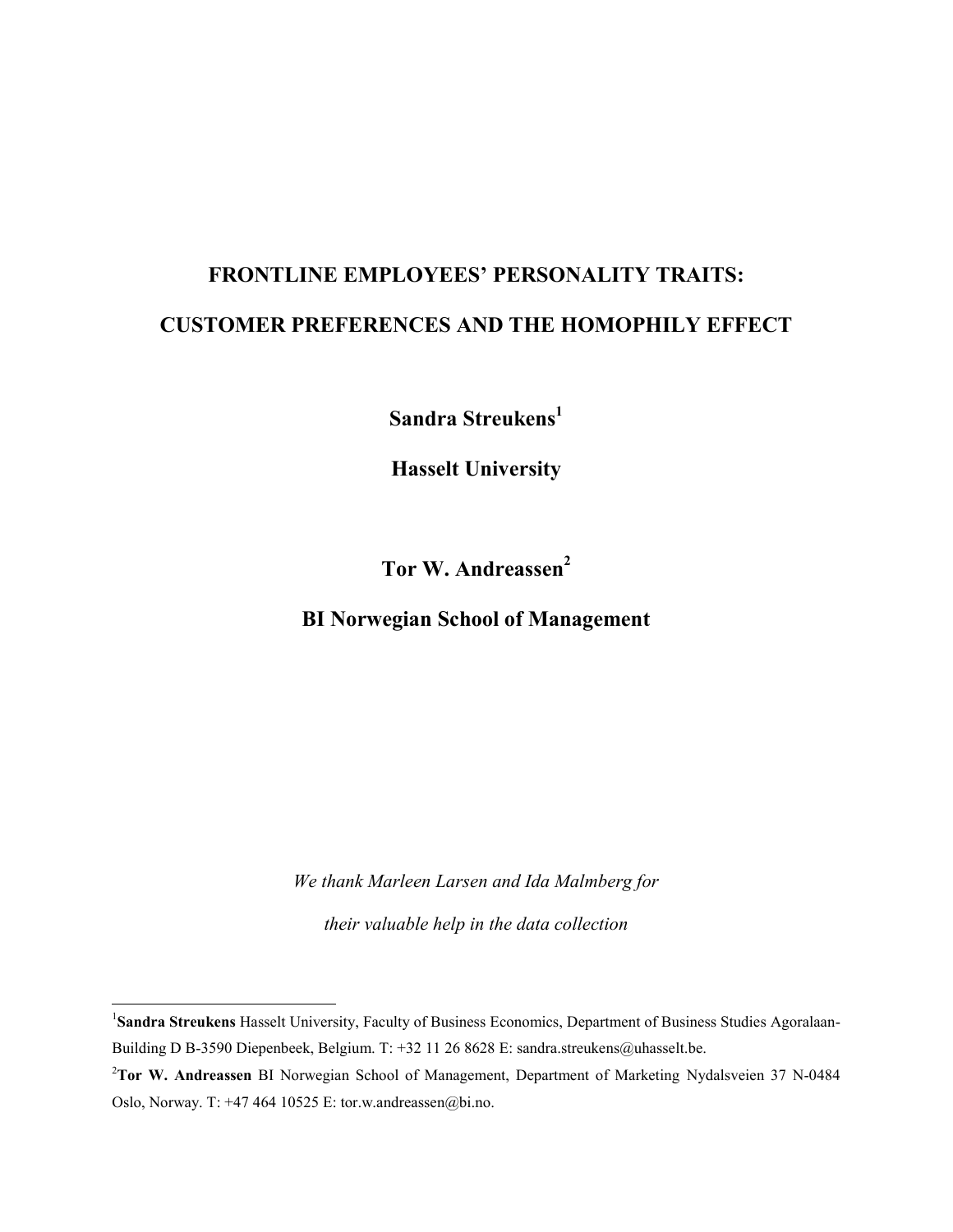# **FRONTLINE EMPLOYEES' PERSONALITY TRAITS: CUSTOMER PREFERENCES AND THE HOMOPHILY EFFECT**

# **ABSTRACT**

Despite the agreement among researchers that the frontline employee (FLE) is crucial in creating value in retailing and other services, no empirical work exists that examines the customer's preferences regarding FLE personality traits. Building on leading work in personality and services research, our empirical study aims to gain insight in customer preferences for FLE personality traits. In particular, we assess whether customer preferences for FLE personality traits vary as a function of the customer's own personality ("homophily effect"), customer gender and the level of employee-customer interaction. The results provide strong support for the homophily in shaping customers' preferences for FLE personality traits. Furthermore, the homophily effect appears to be largely invariant across customer and service characteristics.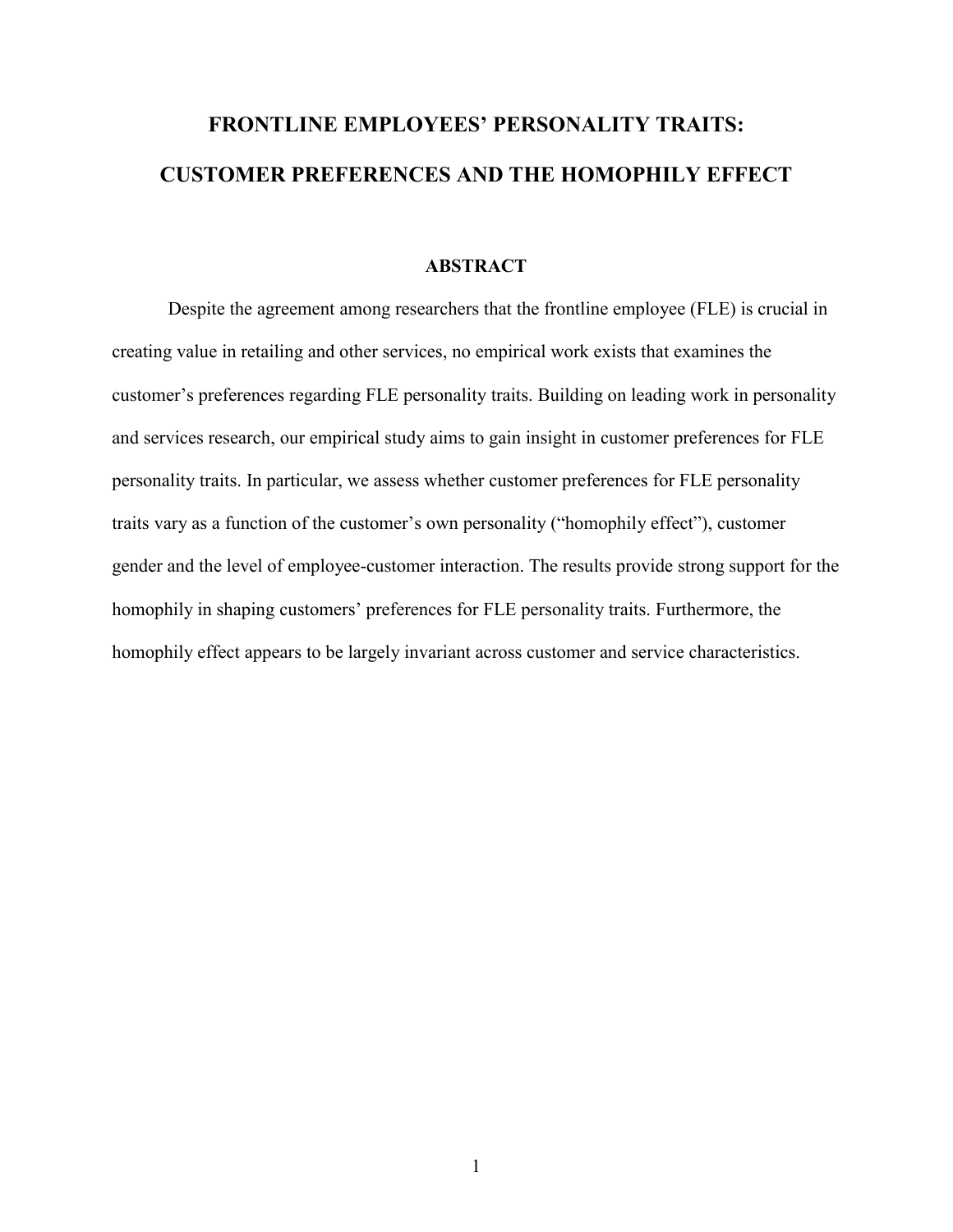#### **INTRODUCTION**

The service-dominant logic identifies frontline employees (FLEs) as an important operant resource in co-creating and delivering customer value (Vargo and Lusch 2004; (Lusch, Vargo, and O'Brien 2007). In retailing and other services, the importance of FLEs in creating satisfied and loyal customers has been widely acknowledged in the literature (see for example Brown and Lam 2008; Gremler and Gwinner 2008; Netemeyer and Maxham 2007). Despite this emphasis on the crucial role of the frontline employee in value creation, knowledge pertaining to customers' preferences for service employees' personalities is at best scarce. This is somewhat surprising as the impact of improved personality match on customer satisfaction, customer life time value, and customer equity may be profound (van Dolen, de Ruyter, and Lemmink 2004; de Jong, Ruyter, and Lemmink 2004). In line with this gap in the literature, the aim of our research is to investigate customers' preferences for FLE personality traits. Specifically, we want to examine whether customer preferences for particular FLE personality traits vary as a function of the customer's own personality ("homophily effect") and whether these relationships are influenced by customer gender and the level of employee-customer interaction.

From a managerial point of view more insight in customers' preferences regarding employee personality traits is especially valuable as employee personality is related to service performance (Brown, Mowen, Donavan, and Licata, 2002), can be objectively measured as part of an employee selection procedure (Barrick and Mount, 2005), and provides insight in communicating the service (Harris and Fleming, 2005).

To assess the research objective stated above the remainder of this paper is organized as follows. First, we review the literature on the importance of employees in service delivery and on employee personality traits. Second, drawing upon the service management and personality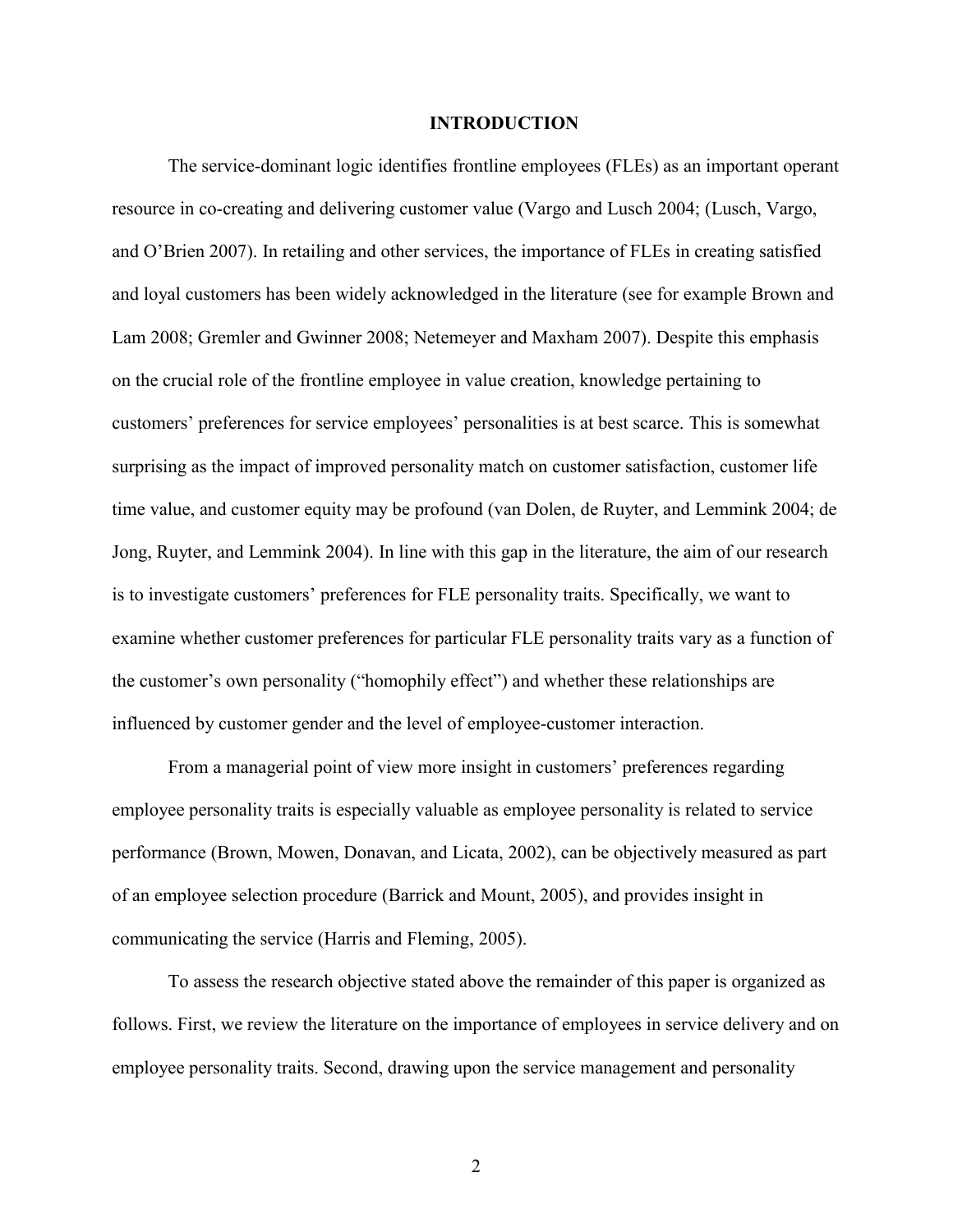literature we develop a conceptual model and a set of hypothesis for the research objective at hand. Third, we describe the design and results of an empirical study performed to assess our hypotheses. Finally, we discuss our empirical results, touch upon the managerial implications that follow from our results, and focus on several limitations that might stimulate further research.

#### **LITERATURE REVIEW**

# *The Importance of Frontline Employees*

By their very nature, services typically involve employees interacting with customers (Hurley, 1998). First, customer presence and/or participation makes the issue of service delivery more dependent on interpersonal interactions than is true for the production or goods (Schneider et al., 2003). Second, the issue of asymmetric information often associated with competencebased services and the tailor-making of many services increases the importance of the customer contact employees (Bitner and Hubbert 1994; Crosby, Evans, and Cowles 1990). As a consequence of this essential role of FLE-customer interaction in service delivery and value creation, the employee has a profound influence in shaping customers' service evaluations (Hurley 1998; Kelley, Donnelly, and Skinner, 1990). In fact, to most customers the FLE is the service. Following the logic underlying Heskett et al's (1994) Service Profit Chain, insight in the employee-customer personality interplay is therefore important to understand and manage as it may have a profound impact on the service firm's financial performance. As employers' decisions about the selection of employees are fundamental to the operations of the organization, selecting the right FLE for the job at hand is vital. This idea is also shared by Ford, Heaton, and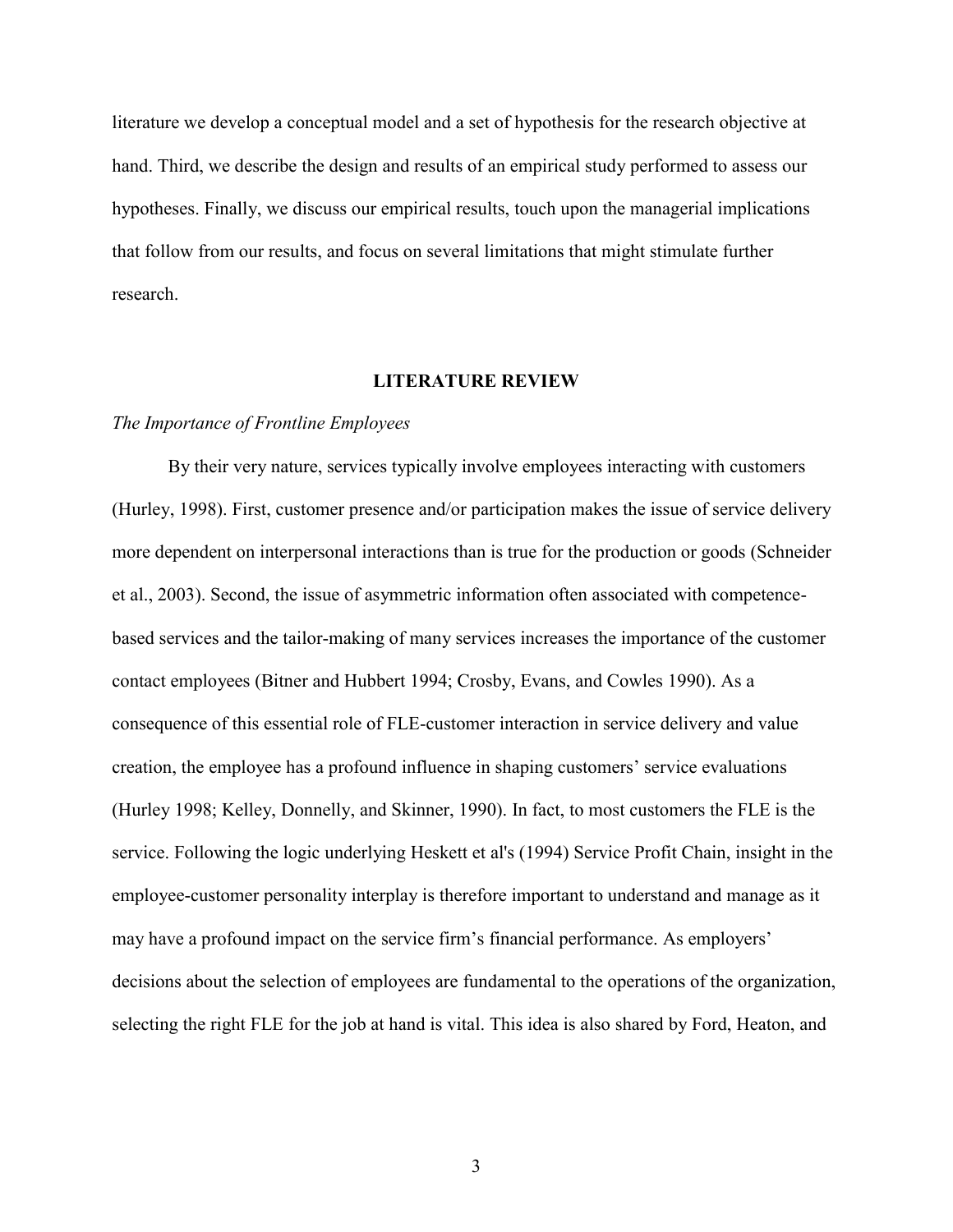Brown (2001) who concluded that the selection and hiring of proper employees is an important success factor for service firms.

## *Frontline Employee Personality Traits*

Personality traits are stable over time, they provide reasons for a person's behavior, and are psychological in nature (Williamson, Pemberton, and Lounsbury, 2005). As personality traits are expected to be consistent and stable over time, examining a person's personality profile is considered to be a useful predictor about his or her behavior across a variety of different (occupational) settings (Robertson and Callinan, 1998). In particular, Brown et al. (2002), Frei and McDaniel (1998), and Mount, Barrick, and Stewart (1998) document the criterion-related validity of service employee personality traits in explaining customer service behavior constructs. Furthermore, assessing personality traits in the selection and hiring of employees is relevant as personality differences explain a substantial additional amount of variance in behaviors at work that cannot be explained adequately by general mental ability, job knowledge, or the situation itself (Barrick and Mount, 2005).

With regard to the conceptualization of personality profiles, a significant degree of convergence has taken place in the literature and it is widely accepted that several key traits underlie human individual differences in personality. Previous work has shown that in particular the traits of conscientiousness, extraversion, agreeableness, and neuroticism (or its opposite emotional stability) are predictive of service worker performance (Hurley 1998; Mount et al. 1998; Liu & Chen 2006; Brown et al. 2002). The remainder of this paper will therefore focus on these four personality traits. Before turning to the development of the hypotheses predicting the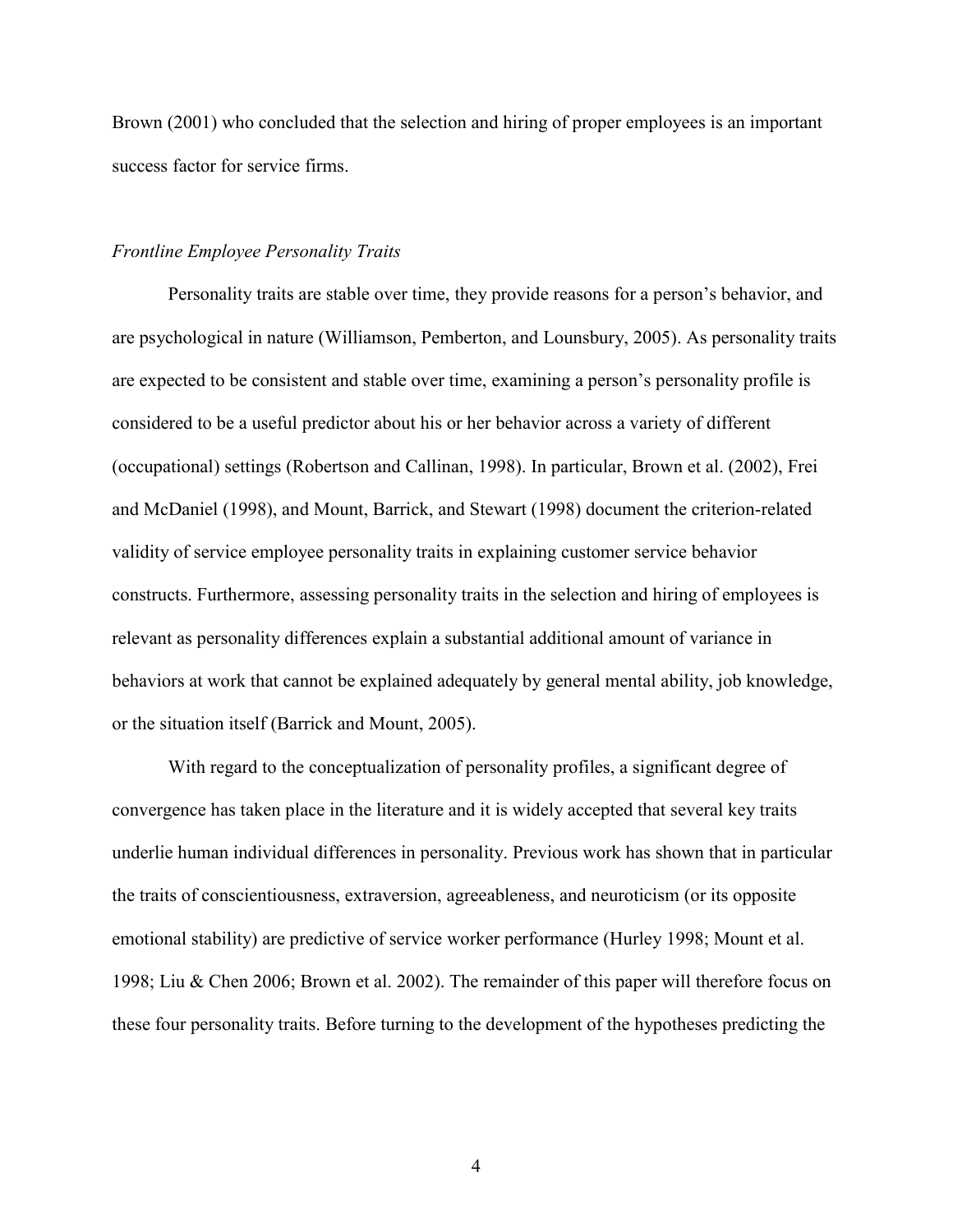preferences customers have for specific employee personality traits, we first describe the four focal traits and explain how these traits are connected to relevant FLE behaviors in services.

Conscientiousness indicates an individual's degree of organization, persistence, hard work, and motivation in the pursuit of goal accomplishment (Costa and McCrae, 1992). Conscientiousness is positively related to being dependable (Colbert et al., 2004), hardworking, achievement-oriented, and persevering, and organized and precise (Lui and Chen 2006). Extraversion is associated with being sociable, gregarious, assertive, talkative, and active (Barrick and Mount, 1991), outgoing and a preference for being with people (Hurley, 1998). People who score high on extraversion tend to be cheerful, like people and large groups, and seek excitement and stimulation. People who score low on extraversion prefer to spend more time alone and are characterized as reserved, quiet, and independent (Costa and McCrae, 1992). Agreeableness assesses one's interpersonal orientation. Individuals high on agreeableness can be characterized as trusting, forgiving, caring, altruistic, and gullible. The high end of agreeableness represents someone who has cooperative values and a preference for positive interpersonal relationships. Someone at the low end of the dimension can be characterized as manipulative, self-centered, suspicious, and ruthless (Costa and McCrae, 1992). In work settings, agreeableness is positively related to being courteous, flexible, trusting, good-natured, cooperative, forgiving, soft-hearted, and tolerant (Barrick and Mount, 1991) and caring, patient, friendly, nice, and helpful (Hurley, 1998). Neuroticism represents individual differences in adjustment and emotional stability. Emotional stability or the evenness of a person's general emotional make-up (Brown et al., 2002), is the opposite of neuroticism. Individuals who are low on emotional stability (high on neuroticism) tend to experience a number of negative emotions including anxiety, hostility, depression, self-consciousness, impulsiveness, and vulnerability. People who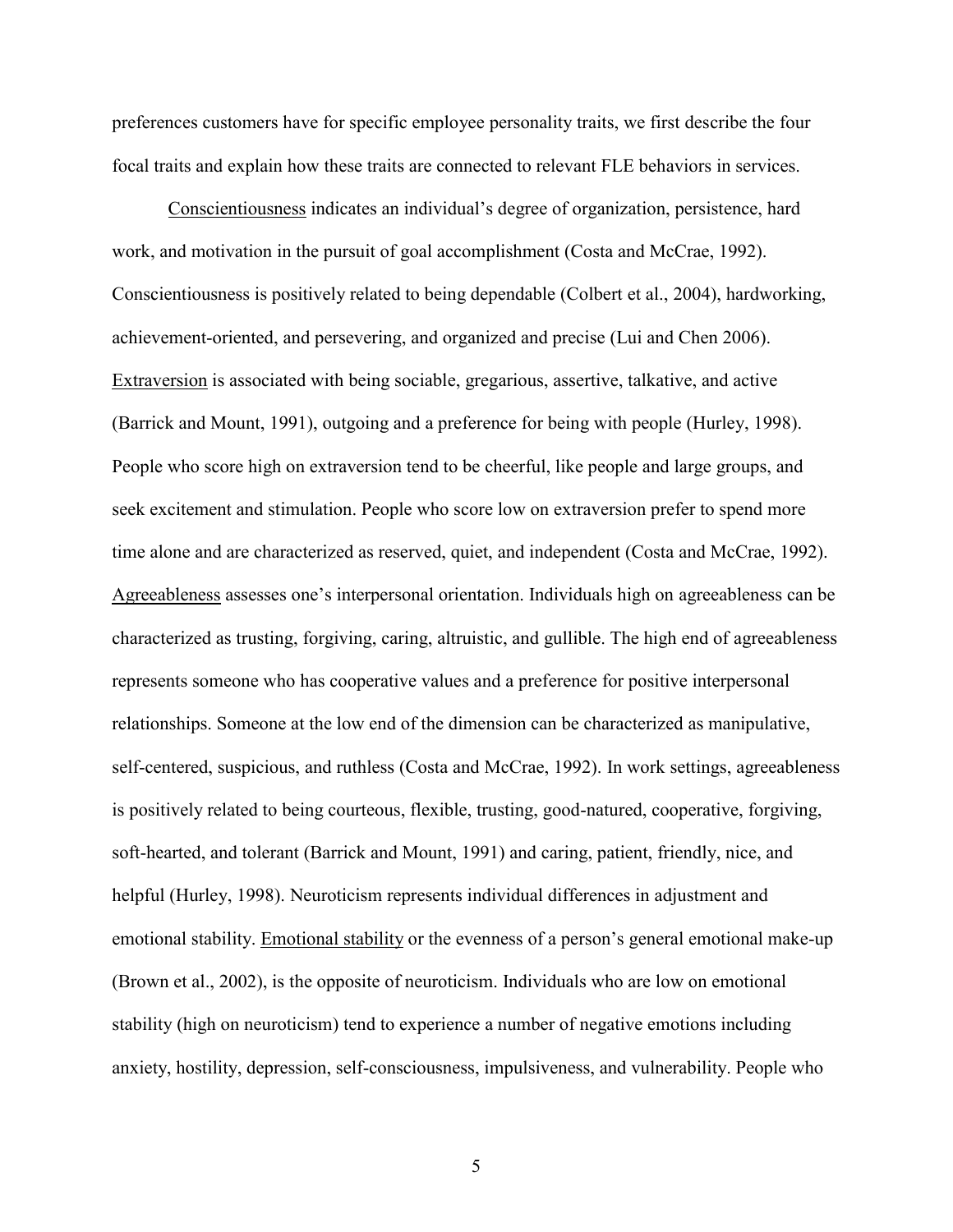score high on emotional stability (low on neuroticism) can be characterized as self-confident, calm, even tempered, and relaxed (Costa and McCrae, 1992). In service settings, emotional stability is associated with positivity (Hurley, 1998) and relaxedness (Mount et al., 1998). In turn, emotional instability or neuroticism is linked to being moody and fluctuating emotions (Liu and Chen, 2006).

# **HYPOTHESIS DEVELOPMENT**

A graphical overview of our conceptual model reflecting our hypotheses is provided in Figure 1 below.

--------------------------------------------------------

# INSERT FIGURE 1 ABOUT HERE PLEASE

--------------------------------------------------------

# *The Homophily Effect*

 $\overline{a}$ 

Drawing from self-categorization theory, the personality similarity effect hypothesis argues that people (e.g. in the role of customer) have a preference for people (e.g. in the role of FLE) similar to them in terms of the social category on which they base their identity (Strauss, Barrick, and Connerley, 2001). In sociology, this phenomenon is known as homophily ("love of the same")<sup>3</sup>. The literature proposes several reasons why similarity in interpersonal relationships is perceived to be attractive. First of all, similarity is attractive because shared beliefs result in

<sup>&</sup>lt;sup>3</sup> The theory of homophily, defined by Lazarsfeld and Merton (1964), is that most human communication will occur between a source and a receiver who are alike (i.e., homophilous and have a common frame of reference). Homophily is the degree to which individuals in dyad are congruent or similar in certain attributes, such as demographic variables, beliefs and values (Touchey 1974). Tarde (1903) also noted that social relations are generally between individuals who resemble each other in occupation and education. Hetrophily is the degree to which pairs of individuals are different in certain attributes. Thus, heterophily is the opposite of homophily.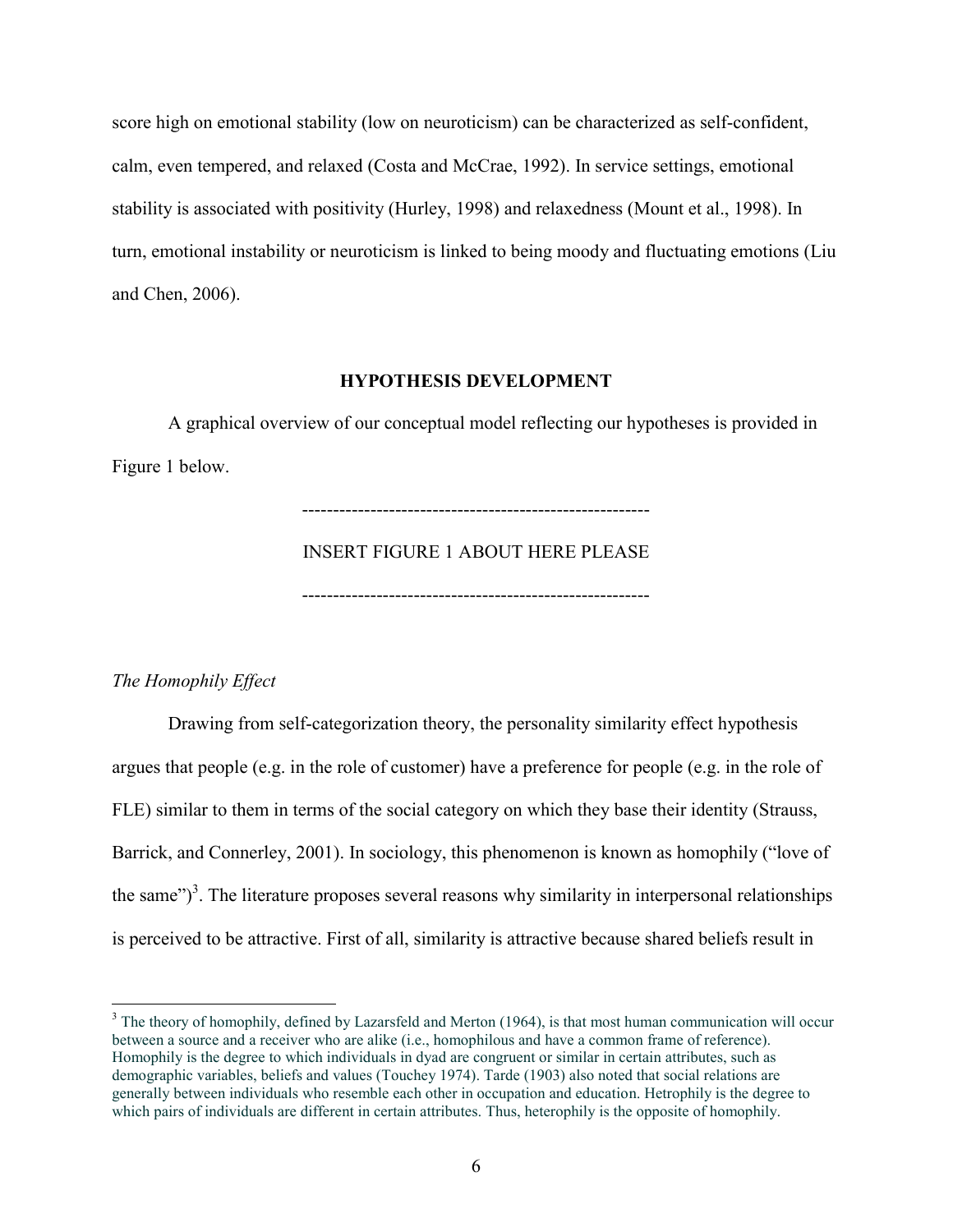validation of one's views and fewer disagreements and conflicts among parties (Byrne, Griffitt, and Stefaniak, 1967). Second, in line with the work of Schaubroeck and Lam (2002), a customer prefers an employee that is perceived to be similar in terms of personality as this is likely to assure the customer that a service employee will behave as he wishes even when others means to control this are lacking. Third, relationships with similar others provide positive reinforcement. Morry (2005) offers three explanations for this reinforcement effect. First, according to the effectance-arousal model, positive and negative reinforcers (e.g. perceptions about similarity and dissimilarity respectively) serve as stimuli for customer evaluative judgments. Second, uncertainty reduction theory states that similarity creates a preferred state of predictability and reduced uncertainty. Third, as a result of increased ease of communication and reduced potential of conflict, similarity may directly contribute to enjoyable interactions.

In line with the notion that individuals have preferences for individuals who they perceive to be similar to them, we develop the following hypothesis regarding customers' preferences for FLE personality traits.

- H1: Customers prefer a front line employee that is perceived to be similar to themselves in terms of personality traits, thus:
	- (a) There is a positive relationship between the customer's preference for a conscientious employee and the customer's own level of conscientiousness (homophily effect conscientiousness)
	- (b) There is a positive relationship between the customer's preference for an extravert employee and the customer's own level of extraversion (homophily effect extraversion)
	- (c) There is a positive relationship between the customer's preference for an agreeable employee and the customer's own level of agreeableness (homophily effect agreeableness)
	- (d) There is a positive relationship between the customer's preference for a emotionally stable employee and the customer's own level of emotional stability (homophily effect emotional stability)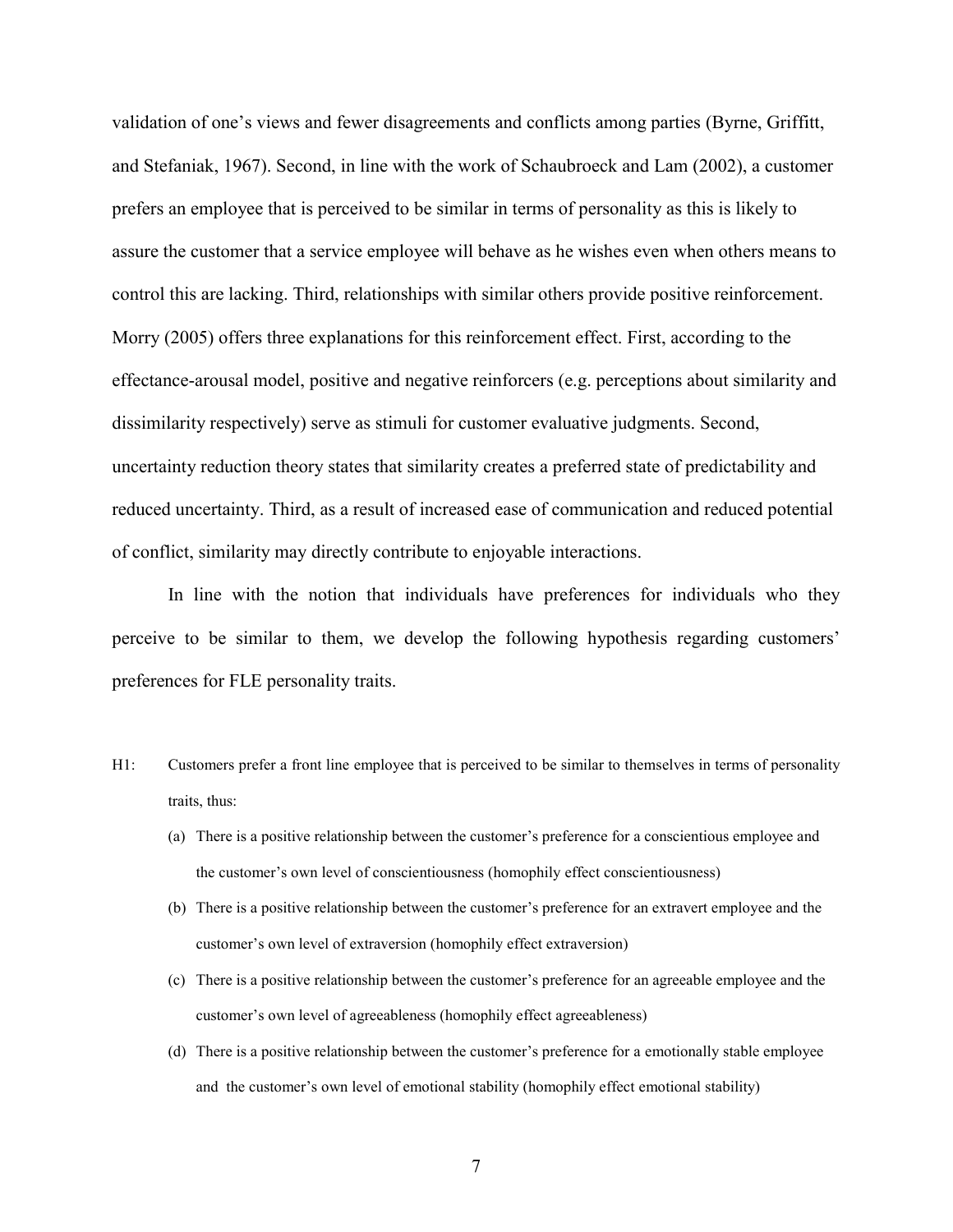## *Moderating Influence Employee-Customer Interaction Intensity*

The extent to which an employee interacts with a customer varies across service types. As such, the influence of FLE characteristics and behavior on customer perceptions is higher in contexts where there is more contact between the employee and the customer, as opposed to situations where there is less contact between the two parties (Homburg and Stock, 2004). As customer preferences are stronger influenced by elements that are relevant to a successful service delivery episode (Schwer and Daneshvary, 2000) it can therefore be expected that in service contexts characterized by a high level of employee-customer interaction, customers have more distinct preferences regarding employees' personality traits. Consequently, we assume that the homophily effect is stronger for services with a higher level of employee-customer interaction.

- H2: Compared to services where there is a relatively low level of FLE-customer interaction,
	- (a) The homophily effect for conscientiousness is stronger for services characterized by a high level of front line employee-customer interaction.
	- (b) The homophily effect for extraversion is stronger for services characterized by a high level of front line employee-customer interaction.
	- (c) The homophily effect for agreeableness is stronger for services characterized by a high level of front line employee-customer interaction.
	- (d) The homophily effect for emotional stability is stronger for services characterized by a high level of front line employee-customer interaction.

# *Moderating Influence Customer Gender*

Information-processing models argue that cognitive processing is required for judgments of similarity evolve (Strauss et al. 2001). Research on gender differences in information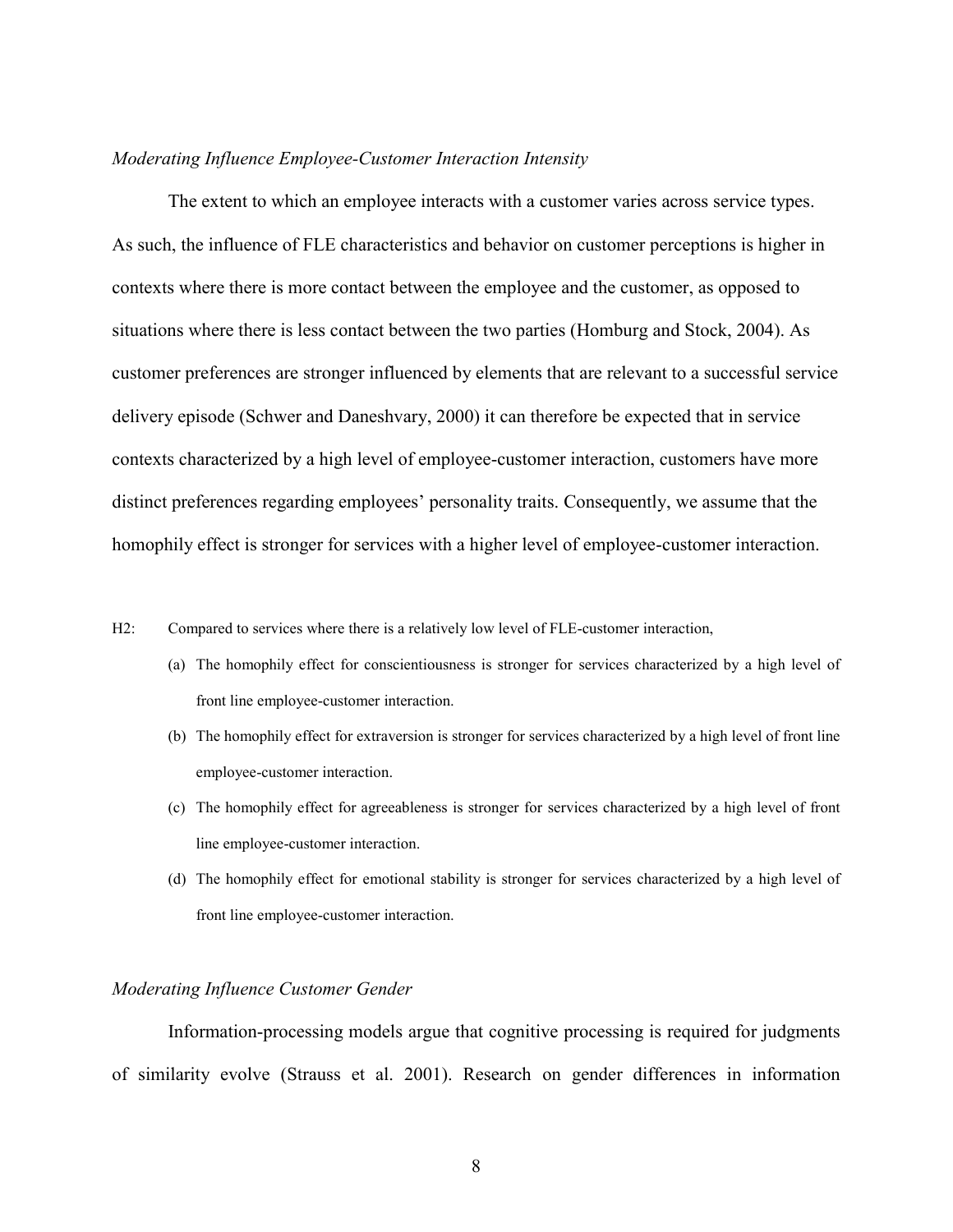processing (Meyers-Levy and Maheswaran 1991; Meyers-Levy and Sternthal 1991) and social behavior (Skitka and Maslach, 1990) reveals important differences between men and women. Compared to men, women are perceived to be more responsive to subtle cues, have a lower threshold for elaborative processing, and are more socially focused. In light of these gender differences we believe that women pay more attention to FLE personality traits and exhibit clearer preferences for FLE personality traits. Consequently, we hypothesize that the homophily effect if stronger for women than for men.

#### H3: Compared to male customers,

- (a) The homophily effect for conscientiousness will be stronger for female customers
- (b) The homophily effect for extraversion will be stronger for female customers
- (c) The homophily effect for agreeableness will be stronger for female customers
- (d) The homophily effect for emotional stability will be stronger for female customers

#### *Moderating Effect Employee-Customer Interaction Intensity\* Customer gender*

The higher the level of contact between service employee and customer, the more important the role of service process becomes in shaping customer evaluations (Goldstein 2003; Gwinner, Gremler, and Bitner 1998). Key service process quality indicators are related to the social interaction between customer and frontline employee (Mohr and Bitner, 1995). In turn, the development of interpersonal relationships and their perceived quality are determined significantly by respectively the personality traits of the individuals involved (Barrick et al. 1998) and their degree of personality similarity (Glaman, Jones, and Rozelle, 1996). Given that research shows that women attach more importance to the service process than men (Wharton and Erickson, 1995), we believe that the previously hypothesized moderating influence of interaction intensity (H2) and gender (H3) on the homophily effect strengthen each other.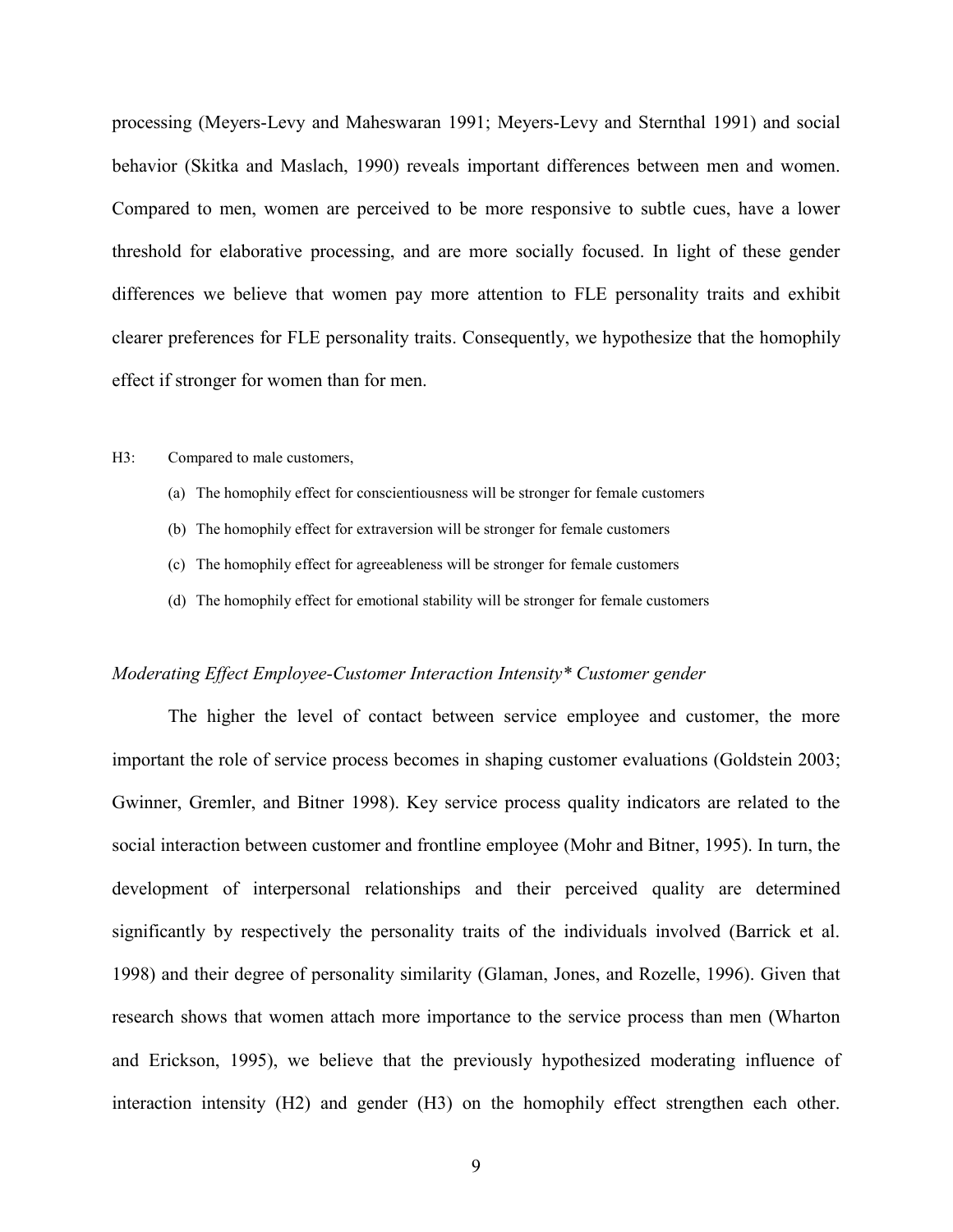Overall, this leads to the following hypothesis concerning a possible three-way interaction effect among gender, interaction intensity, and the homophily effect (H4).

H4 In services characterized by a high level of frontline employee-customer interaction

- (a) The homophily effect for conscientiousness will stronger for women than for men
- (b) The homophily effect for agreeableness will stronger for women than for men
- (c) The homophily effect for extraversion will stronger for women than for men
- (d) The homophily effect for emotional stability will stronger for women than for men

# **METHODOLOGY AND ANALYTICAL RESULTS**

#### *Sampling*

The target population consisted of adult men and women of a North-European country who had experience with at least one of the services under study. More specifically, respondents were asked to state their FLE personality trait preferences for either a grocery store setting (representing a service context with low interaction intensity) or a hair-dressing setting (representing a service context with high interaction intensity). From this target population a quota sample was obtained consisting of 407 respondents in which all four combinations of gender (male-female) and level of interaction (low-high) were represented by approximately an equal number of respondents. Listwise deletion of respondents that did not fill out questions relating to one or more of the personality characteristics resulted in an effective sample size of 394 respondents, with  $n=98$  for the male-low interaction combination,  $n = 97$  for the male-high interaction combination, n=101 for the female-low interaction combination, and n=98 for the female-high interaction combination. Furthermore, the average age of the respondent is 34 years,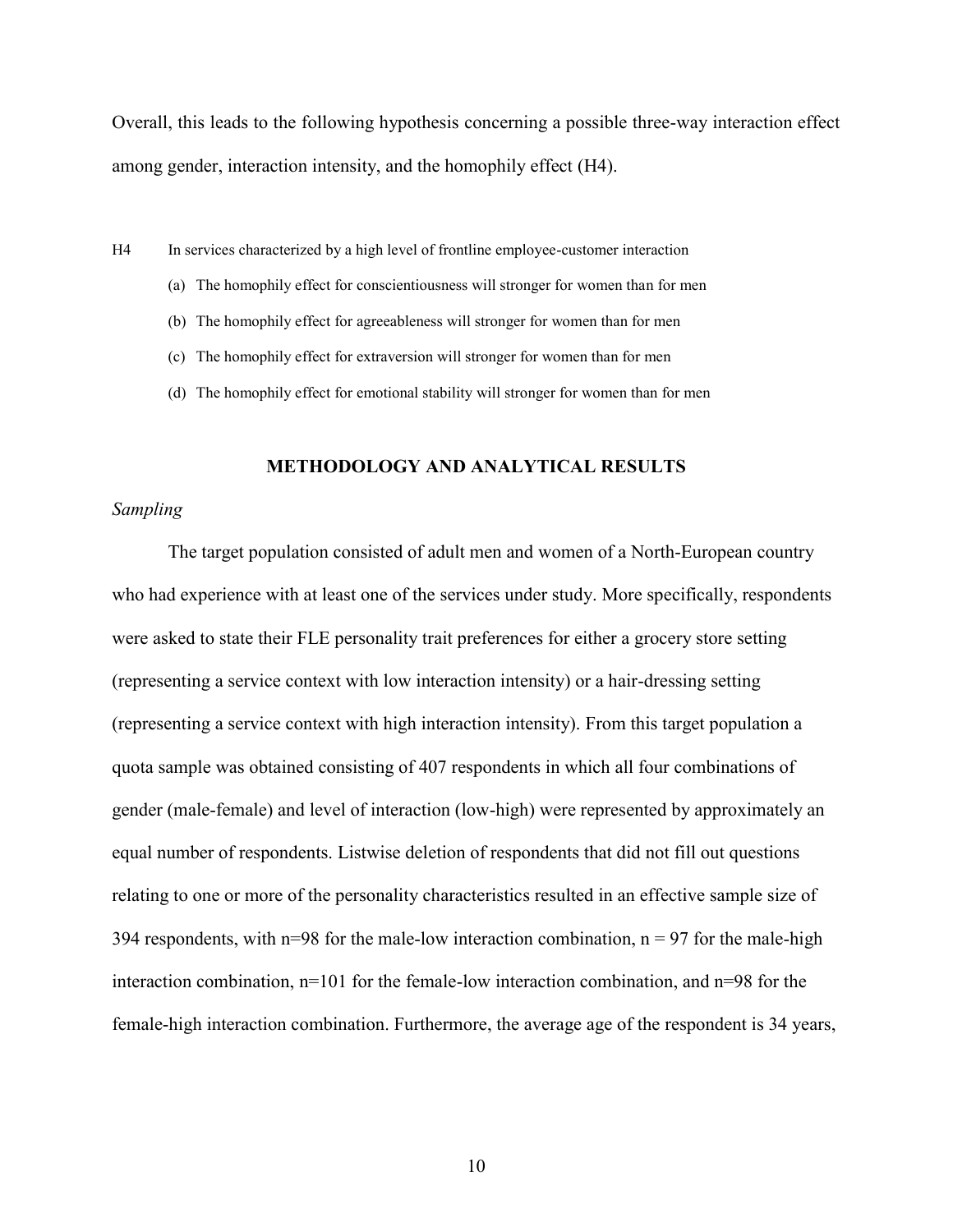the median yearly gross income bracket is 36,000-54,000 USDollar, and 89.1% of the respondents had a finished education level of at least high school.

# *Measurement Instruments*

So-called ultra-short Big Five scales were used to assess the customer's own personality and their preferences for FLE personality traits. The psychometric performance of these scales in terms of reliability and validity has been thoroughly assessed and has been found adequate in different studies like Denissen et al. (2008), Woods and Hampson (2005), and Gosling, Rentfrow, and Swann (2003). Woods and Hampson's (2005) SIMP scale was used to measure the customer's own personality traits. Whereas customer's FLE personality preferences were assessed using Gosling et al's (2003) TIPI. To adjust the TIPI scale to the context under study, a pretest of was conducted among 100 respondents and ultimately resulted in three items for FLE extraversion, 4 items for FLE agreeableness, 3 items for FLE conscientiousness, and 3 items for FLE emotional stability.

A confirmatory factor analysis (CFA) on customer preferences for FLE personality traits shows that the TIPI scale indeed possesses favorable psychometric properties. Unidimensionality of the scales was evidenced as the goodness of fit criteria exceeded their recommended cut-off level (GFI =  $0.92$ ; AGFI =  $0.88$ ; CFI =  $0.91$ ; RMSEA =  $0.08$ ). Furthermore, the composite reliability and the average variance extracted figures provided further evidence for, respectively, the reliability and convergent validity of the scales used in this study (FLE Extraversion:  $\rho =$ 0.82, ave = 0.60; FLE Agreeableness:  $\rho = 0.86$ , ave = 0.61; FLE Conscientiousness:  $\rho = 0.82$ , ave = 0.60; FLE Stability:  $\rho = 0.81$ , ave = 0.59). Finally, discriminant validity is established by comparing for each pair of constructs the squared correlation coefficients with the relevant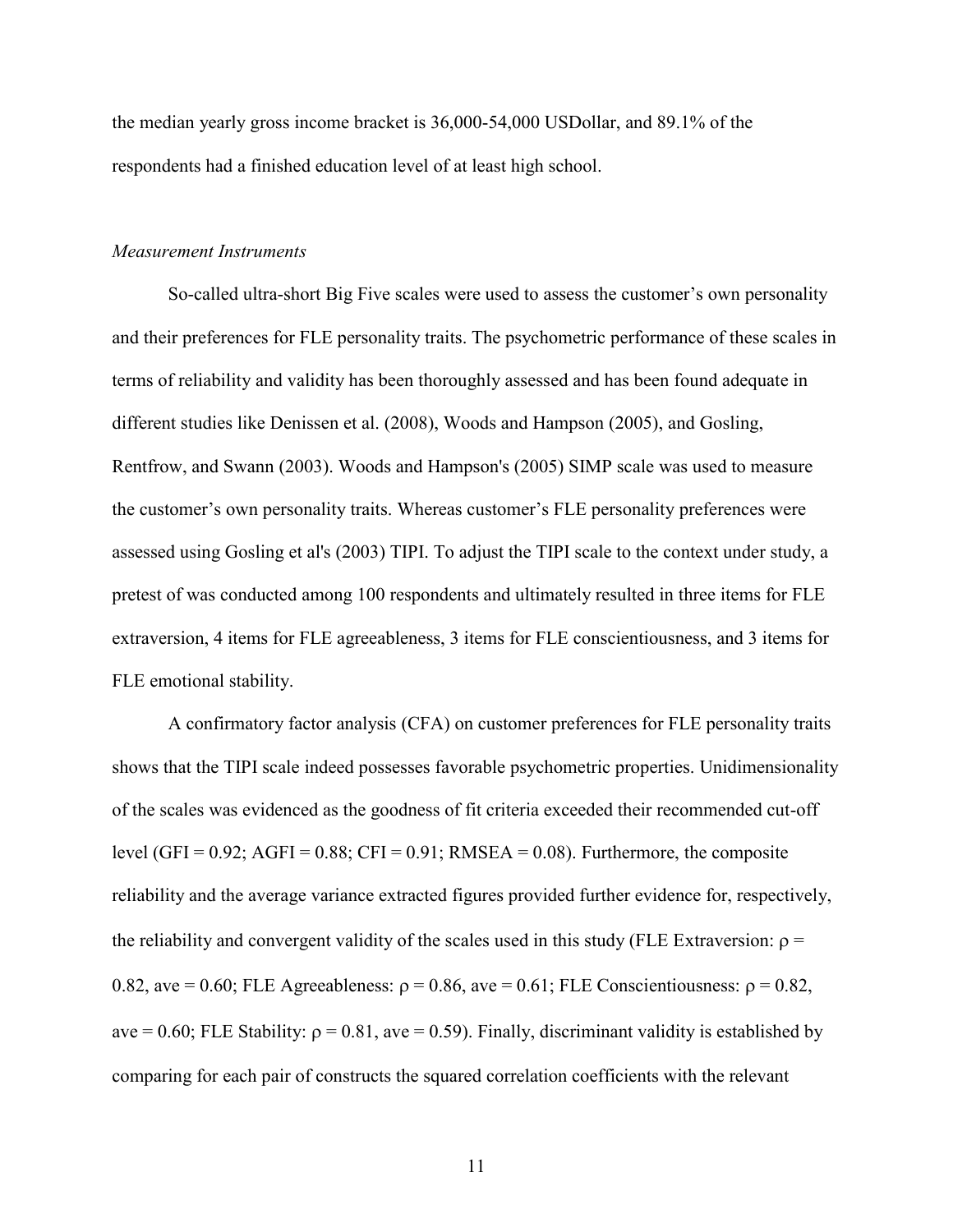average variance extracted figures. Table 1 below provides an overview of the item level estimates obtained in the CFA as well as the descriptive statistics and correlations among the different variables used in this study.

> ----------------------------------------------------------- PLEASE INSERT TABLE 1 ABOUT HERE -----------------------------------------------------------

# *Hypotheses Testing*

To empirically assess the hypothesized relationships a moderated regression analysis (MRA) was conducted for each of the different personality traits. To reduce the effects of multicollinearity due to the inclusion of interaction terms, the independent variables "gender" and "interaction intensity" were effect coded (Keppel, 1991). Two-way interaction terms were computed for each customer personality trait variable and gender and level of interaction respectively, as well as between gender and level of interaction. A three-way interaction term was constructed between gender, level of interaction, and the relevant personality trait. Overall, the hypothesized relationships are reflected by the equation.

$$
PTE_i = \alpha_i + \beta_{1i} PTS_i + \beta_{2i} I + \beta_{3i} G + \beta_{4i} PTS_i \cdot I + \beta_{5i} PTS_i \cdot G + \beta_{6i} PTS_i \cdot I \cdot G + \varepsilon_i \tag{1}
$$

# Where

| $PTE_i$        | $=$ Customer's preference for employee personality trait i      |
|----------------|-----------------------------------------------------------------|
| $PTS_i$        | $=$ Customer's own evaluation for personality trait i           |
| $\overline{I}$ | = Dummy variable for intensity of customer-employee interaction |
| G              | = Dummy variable for customer's gender                          |
| $\dot{l}$      | = Extraversion, Agreeableness, Conscientiousness, and Stability |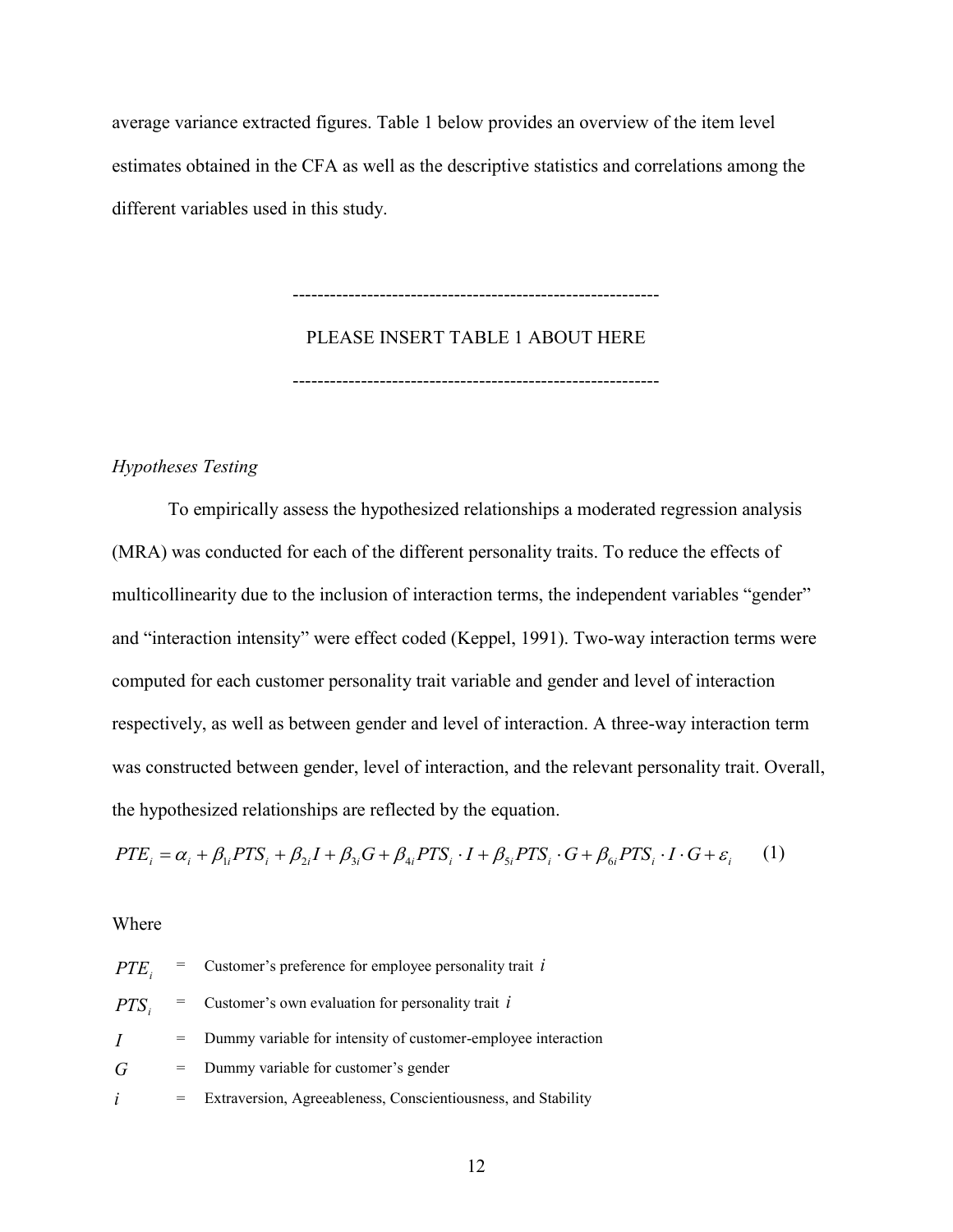The results of the MRAs are presented below in Table 2. Starting with an evaluation of the overall model fit, we can conclude that for each FLE personality trait a significant part of the variance is explained by the personality trait of the respondent, the level of interaction, the respondent's gender, and possible interaction effects among these variables.

PLEASE INSERT TABLE 2 ABOUT HERE

-----------------------------------------------------------

-----------------------------------------------------------

For all four personality traits, the hypothesized homophily effect is reflected in the data. This means that customers have a clear preference for FLEs they perceive to have a similar personality to their own personality. In decreasing order of magnitude the effects are as follows: conscientiousness ( $\beta_{13} = 0.35$ ;  $p < 0.01$ ), agreeableness ( $\beta_{12} = 0.27$ ;  $p < 0.01$ ), extraversion  $(\beta_{11} = 0.25; p < 0.01)$ , and emotional stability  $(\beta_{14} = 0.22; p < 0.01)$ . This implies that our hypothesis H1 is fully supported by the data.

Turning to hypothesis H2 regarding the influence of "level of interaction intensity" on the magnitude of the homophily effect we can conclude that this hypothesis can be rejected for all but one personality trait. More specifically, as evidenced by the significant result for the two-way interaction effect between the customer's own level of conscientiousness and the degree of employee-customer interaction ( $\beta_{43} = 0.58$ ;  $p = 0.05$ ), we can conclude that the homophily effect for conscientiousness is stronger for high contact services than for low contact services.

Concerning the impact of "gender" on the magnitude of the homophily effect as put forward in hypothesis H3, we only find significant results for the personality trait agreeableness.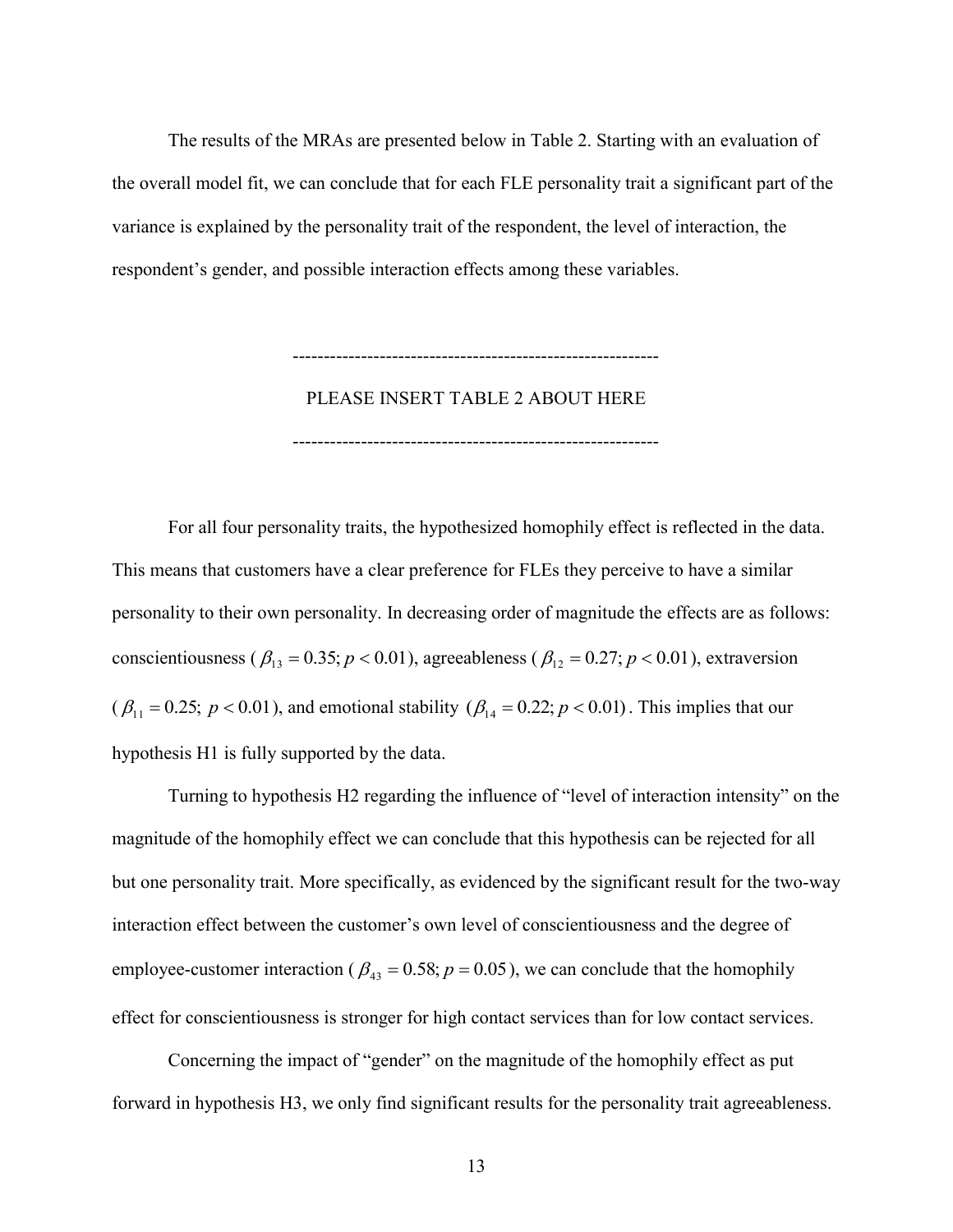As hypothesized, the homophily effect for agreeableness is stronger for women than for men

 $(\beta_{52} = 0.63; p = 0.03).$ 

As evidenced by the non-significant three-way interaction for each of the four personality traits, we conclude that the homophily effect in high contact services is similar for men and women.

In summary, table 3 below provides an overview of our results regarding the empirical assessment of the homophily effect as put forward in hypotheses H1-H4.

> PLEASE INSERT TABLE 3 ABOUT HERE -----------------------------------------------------------

> -----------------------------------------------------------

# **DISCUSSION**

## *Summary*

The aim of this study was to extend our knowledge on the influence of FLE personality traits in service settings. The objective of this study was twofold. First, to empirically assess whether customer preferences for FLE personality traits vary as a function of customers' own personality (homophily effect). Second, to examine the moderating influence of customer gender and the intensity of employee-customer interaction on the hypothesized homophily effect.

Overall, our results indicate that the homophily effect hypothesis is supported for all four traits under study. These results clearly reveal that customers prefer to be served by an employee who is perceived to be similar to them in terms of conscientiousness, agreeableness, extraversion, and emotional stability. With two exceptions, which are to be discussed below, the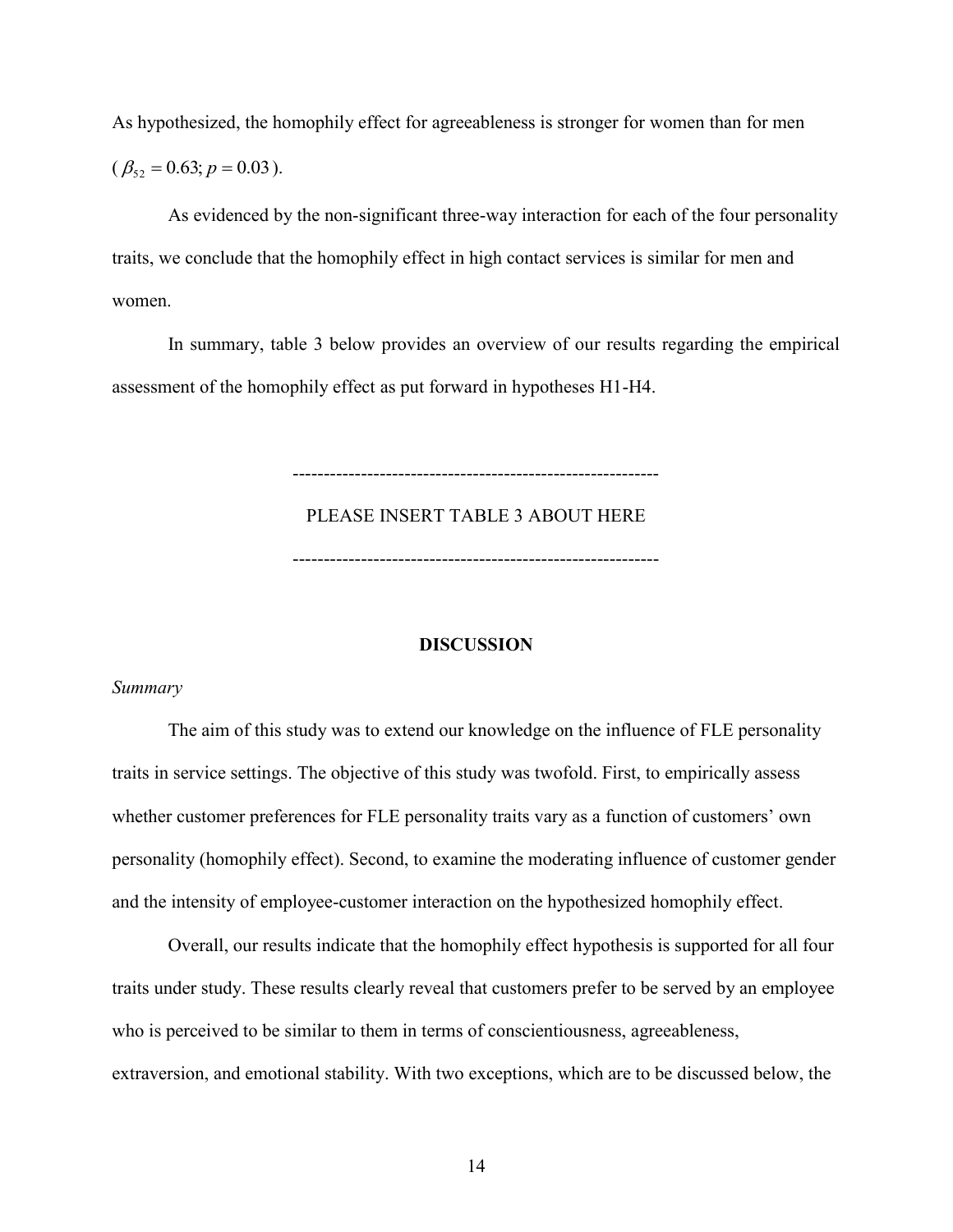homophily effect is independent of the level of employee-customer interaction and customer gender.

Regarding customer's FLE personality preferences, customer gender only moderates the homophily effect for agreeableness. More specifically, the homophily effect for agreeableness is stronger for women. A possible explanation for the fact that this result is restricted to agreeableness may be found in social role theory which posits that gender differences in, and thus preferences for, personality traits reflect traditional gender roles in society. Costa, Terracciano, and McCrae (2001) show that agreeableness is indeed higher for women. An alternative explanation for the moderating effect of gender is offered by Iacobucci and Ostrom (1993), who state that women typically process information using a communal approach, implying that they are more orientated towards social relationships. With regard to explanation offered by Iacobucci and Ostrom (1993), agreeableness is known to have a favorable impact on social relationships as agreeable persons tend to deal with conflict cooperatively, strive for common understanding, and maintain social affiliations (Witt et al., 2002).

Regarding the moderating influence of the employee-customer interaction's intensity on customer's preferences for FLE personality traits we find that this effect is only supported to conscientiousness. In particular, the homophily effect for conscientiousness is stronger in high contact service settings. Conscientiousness relates stronger than other personality traits to phenomena that are indicative of favorable customer evaluative judgments in service settings. First of all, conscientiousness is related to job performance via motivational variables such self efficacy and goal setting. High levels of employee self efficacy are valued by customers as this represents increased levels of perseverance and effort in their encounters with customers (de Jong, de Ruyter, and Wetzels, 2006). This is especially relevant as customers seek to obtain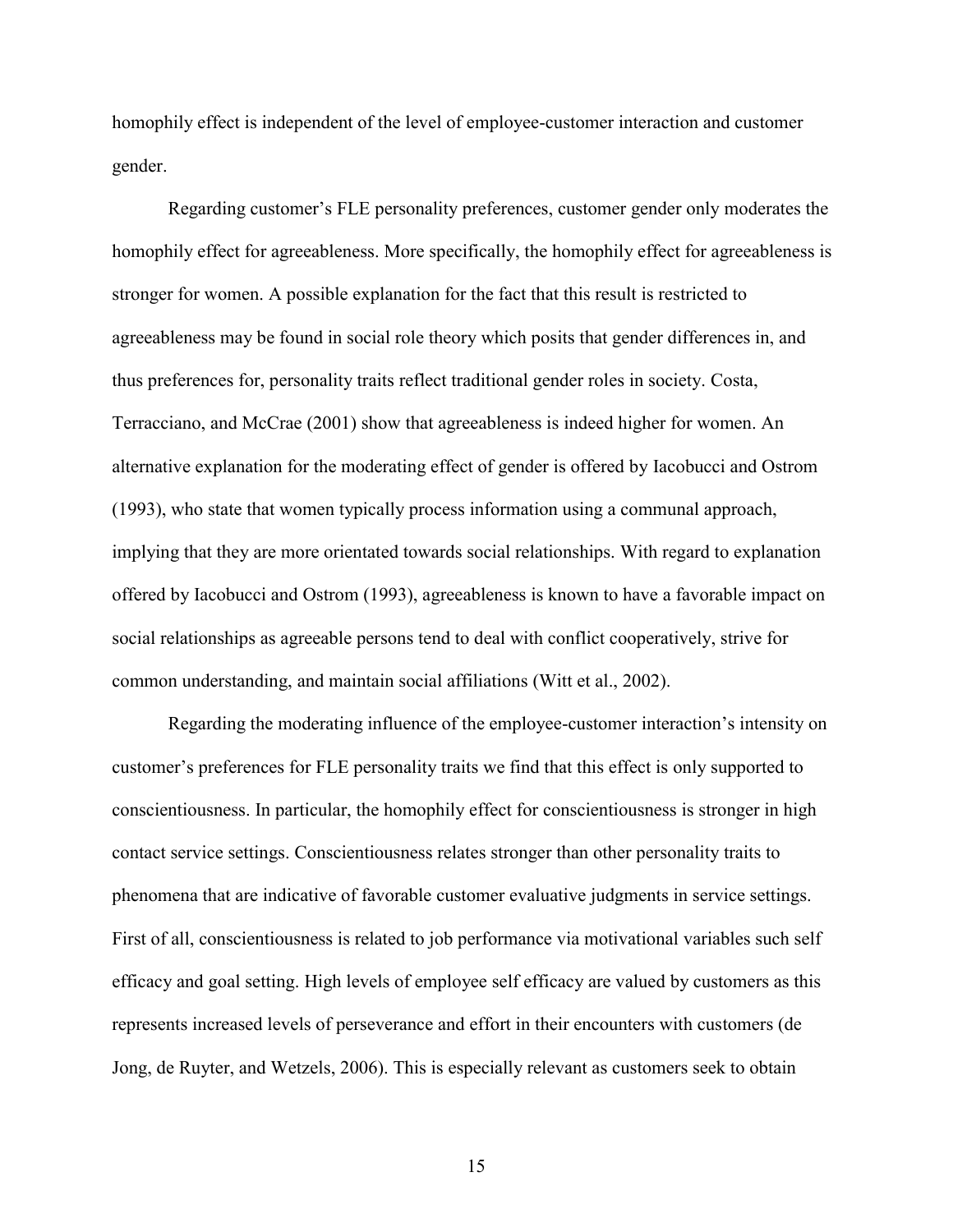advice and information of the employee that requires an expertise they lack may explain this (Johnson and Zinkhan, 1991). In a sales context, Barrick, Mount, and Strauss (1993) demonstrate that employee goal setting is positively related to sales performance and supervisory ratings of job performance. Third, Mount and Barrick (1995) show that there is a strong positive relationship between conscientiousness and work quality. They attribute this link to the fact that more conscientious employees plan and organize their work and careful, thorough and detail oriented in both processes and outcome.

# *Contribution to Existing Literature*

In relation to the existing literature, our study contributes to the body of knowledge in the following ways. Past research indicated that FLE personality traits are indeed significantly related to customer oriented behavior and service performance (Brown et al. 2002; Hurtz and Donovan, 2000). In particular, these studies stressed the importance of FLE conscientiousness, agreeableness, and emotional stability. In contrast to existing work, our study is to our best knowledge the first study that assesses customer preferences for FLE personality traits. In line with existing work, our results also support for the relevance of FLE conscientiousness and agreeableness. However, the extent to which these traits are needed to positively influence customer service evaluations seems to depend on the customers own personality traits (homophily effect conscientiousness agreeableness, conscientiousness), the customer's gender (strengthened homophily effect agreeableness for women) and the intensity of customer and employee interaction gender (strengthened homophily effect conscientiousness for higher levels of interaction). Finally, although the personality trait of extraversion is not found to be significantly related to service performance in previous studies (Hurtz and Donovan, 2000) our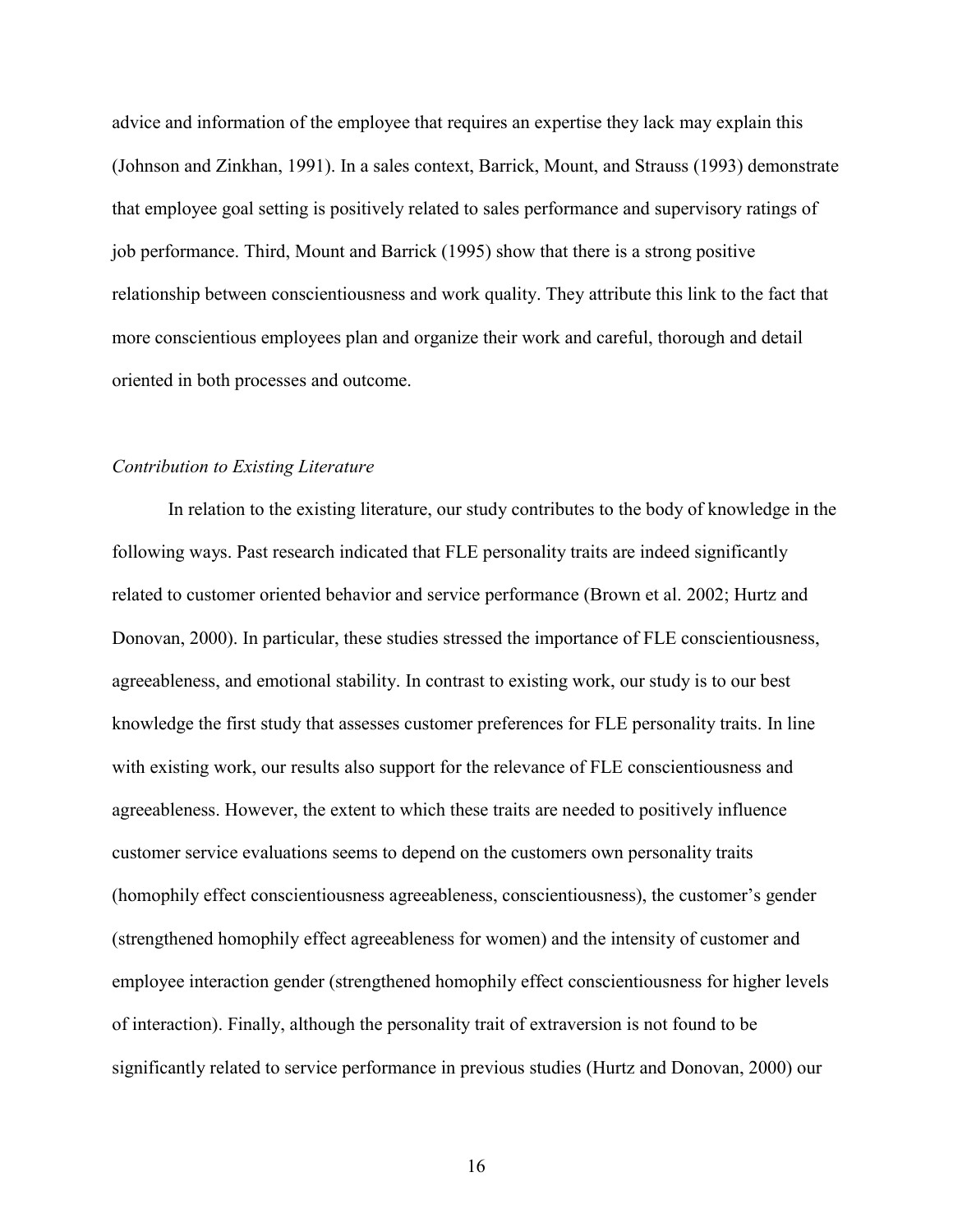study demonstrates that customers do have a preference for extravert employees when consider themselves as being extravert.

# *Managerial Implications*

Overall, the empirical support for the importance of the homophily effect in the interaction between customer and service employees has several managerial implications in terms of the selection and training of service employees and the service companies' internal and external communication.

First of all, it is important to emphasize that regarding the homophily effect, it is the perceived similarity that matters rather than actual personality similarity per se (Ferris and Judge, 1991). As such support for the homophily or similarity-attraction effect underscores the importance of employee adaptability and behavioral mimicry in the interaction with customers. Besides the positive effect of employee adaptability and mimicry on customer evaluative judgments and customer persuasion (see also Maddux, Mullen, and Galinsky 2008; Tanner et al. 2008), it represents an interaction strategy that is easy to implement as it requires little training. Another strategy in line with the homophily effect companies can pursue is so-called "mirror imaging". This approach entails that when, for example, a young male customer enters the store he is approached by a young male FLE. Gallery Furniture, a large US retailer, uses this approach (Linville, 2001).

Second, in line with the support for the homophily effect, service companies could select employees who score high on self-monitoring skills. Snyder (1974) describes self-monitoring as the extent to which individuals differ meaningfully in the extent to which they can and do engage in the expressive control required for the creation of appropriate self-expressions. As such it can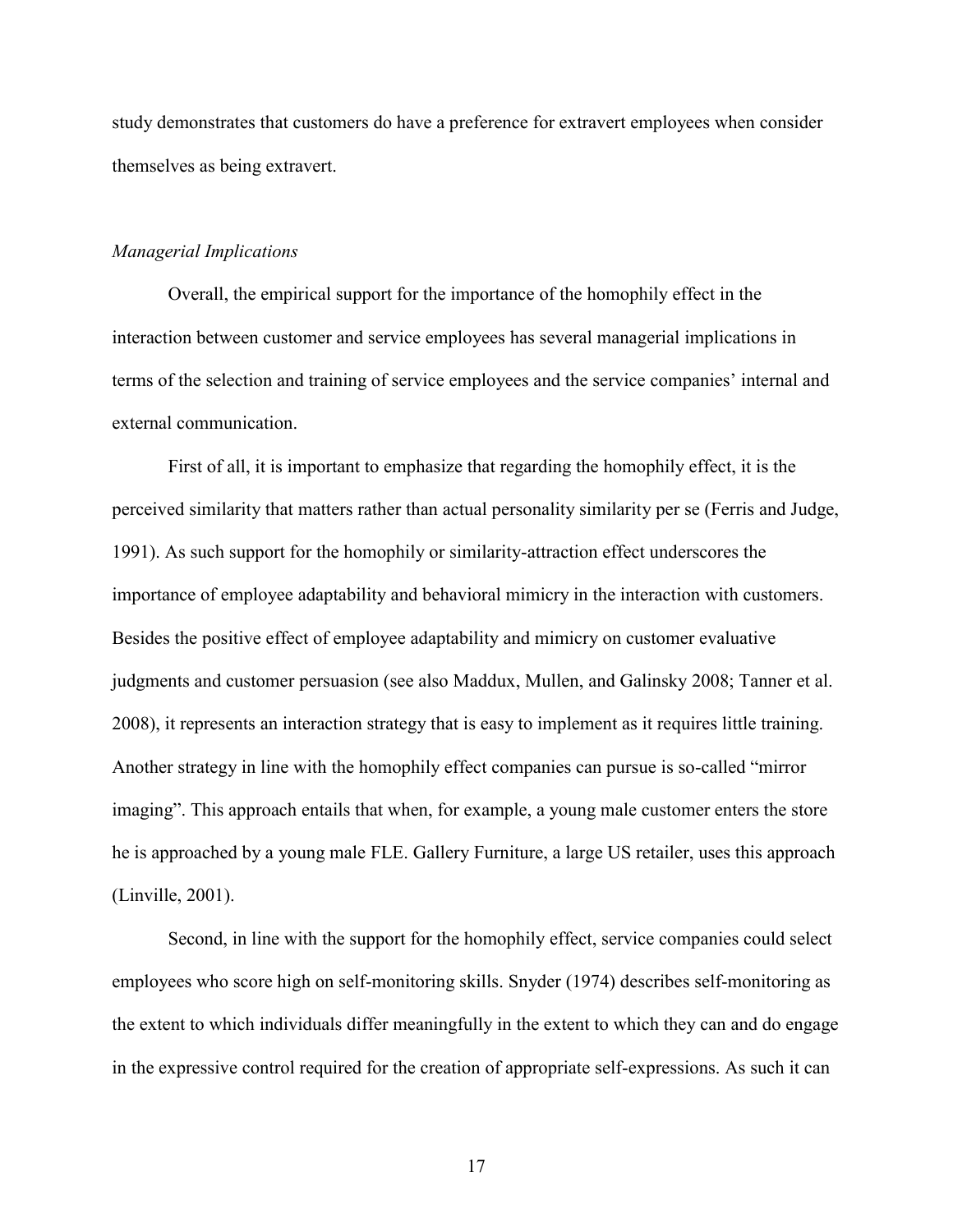be expected that people who score high on self-monitoring are also very well capable of displaying behavior that is in line with the ideas of employee adaptability and behavioral mimicry.

Third, the results provide insights that can be used in external marketing communications. According to Harris and Fleming (2005) the promotion of the service personality is an effective strategy to persuade customers. Based on this study, marketing communications could for example stress themes such as conscientiousness (e.g., "our employees strive for perfection"), agreeableness (e.g., "our cooperative staff), extraversion (e.g., "our active staff"), or stability (e.g., "our employees keep their heads cool"). Furthermore, following the principle of matching the message and mind in order to create more effective marketing communications (Labarbera, Weingard, and Yorkston, 1998), current technological advances provide an increasing number of opportunities to make use of the homophily effect in personalized messages.

Fourth, closely related to the use of personality traits in external marketing communication is use of personality traits in branding decisions. According to Aaker (1996) a strong brand represents a value strategic asset and the personality of the brand adds depth, feelings, and liking to the relationship between an organization and its customers. Insight in what customers value in terms of brand or service personality, may consequently provide precious information is building and managing strong service brands.

Finally, according to (Gremler, Bitner, and Evans, 1994) service employees can be viewed as internal service customers. Similar to service delivery to external customers, the interaction between an organization and its employees is a major determinant of the employees' evaluative judgments. Therefore, the results of this study are also valuable for designing internal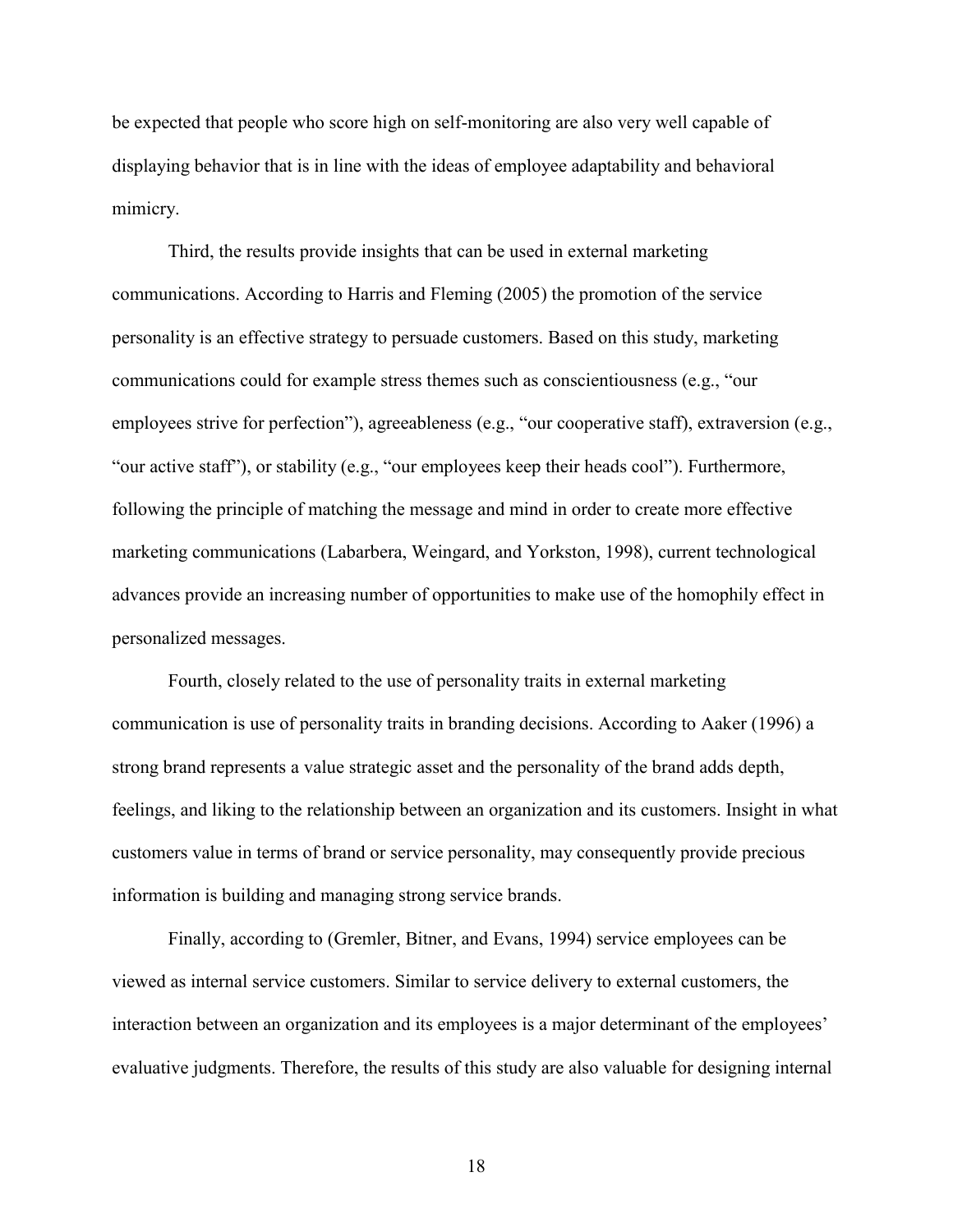marketing communications. Besides setting an example of the desired employee service behavior, this is particularly relevant as satisfied internal customers are related to satisfied external customers, which turn drives financial performance (Heskett et al., 1994).

## *Limitations and Future Research*

As with most research, this study is subject to limitations that may warrant further investigation. First of all, we examined customer's preferences for employee personality traits in two settings (i.e. grocery store and hairdresser) which both are retail service settings. Future research may be undertaken to test whether our findings hold in other service settings like B2B services as well. Second, the relationships found in this study may be moderated by situational factors such as price, relationship quality, and organizational characteristics. Exploring these possible moderator effects would enrich our knowledge on effectively managing the service encounter. Third, although our results reveal that customers have clear preferences regarding employee personality traits, it is not evident which specific behaviors related to the employees' personality actually underlie the customers' preferences. Fourth, it would be interesting to examine how customers incorporate experiences in terms of employee personality traits in their overall service evaluation and how this subsequently translated in behaviorally oriented constructs like loyalty and intention to recommend. Fifth, besides the Big Five personality traits several other employee traits like proactiveness and self-efficacy have been shown to influence employee behavior. Extending the research model by including these variables may yield more knowledge on which (potential) candidates are especially appropriate for service jobs.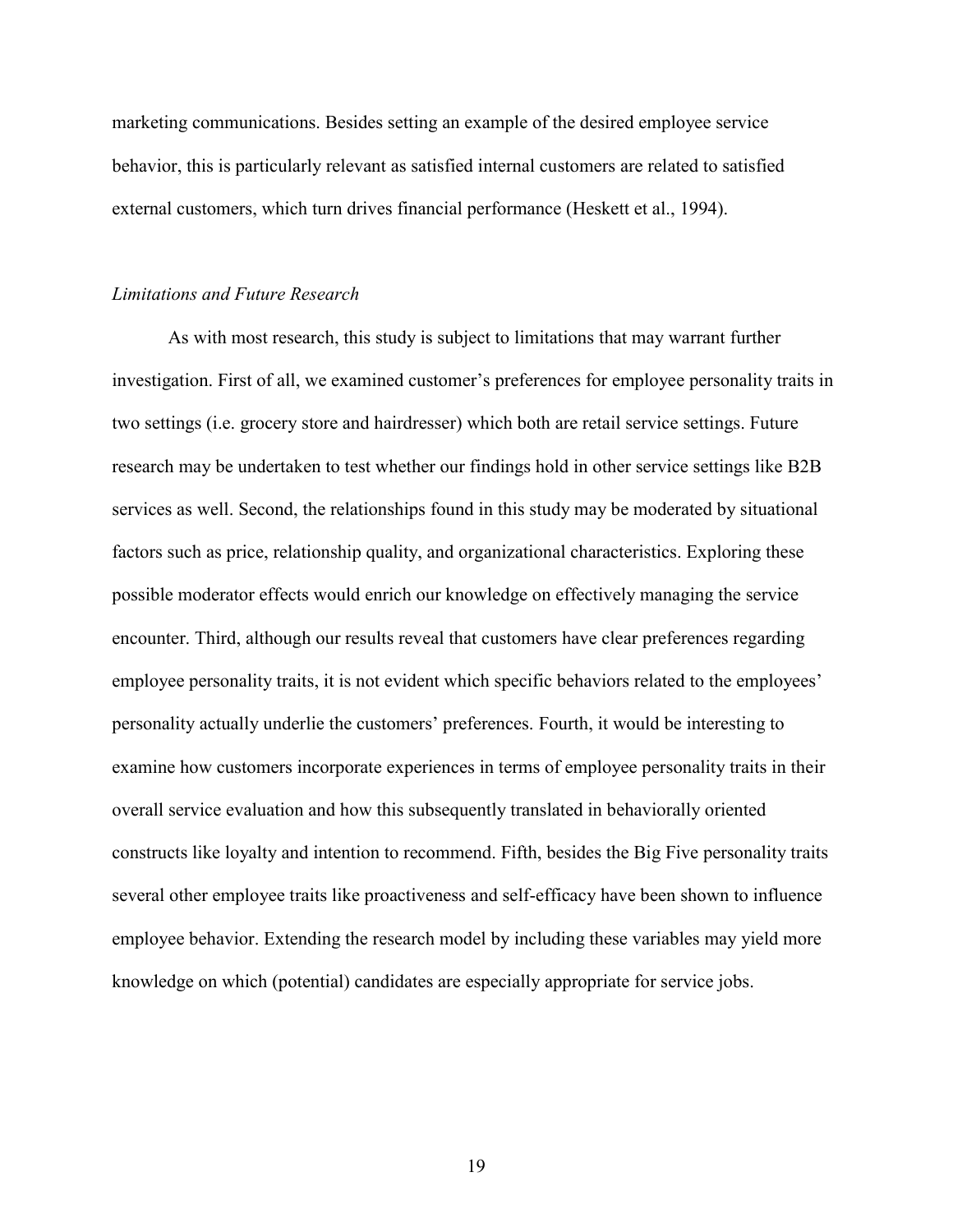# **FIGURE 1: CONCEPTUAL MODEL**

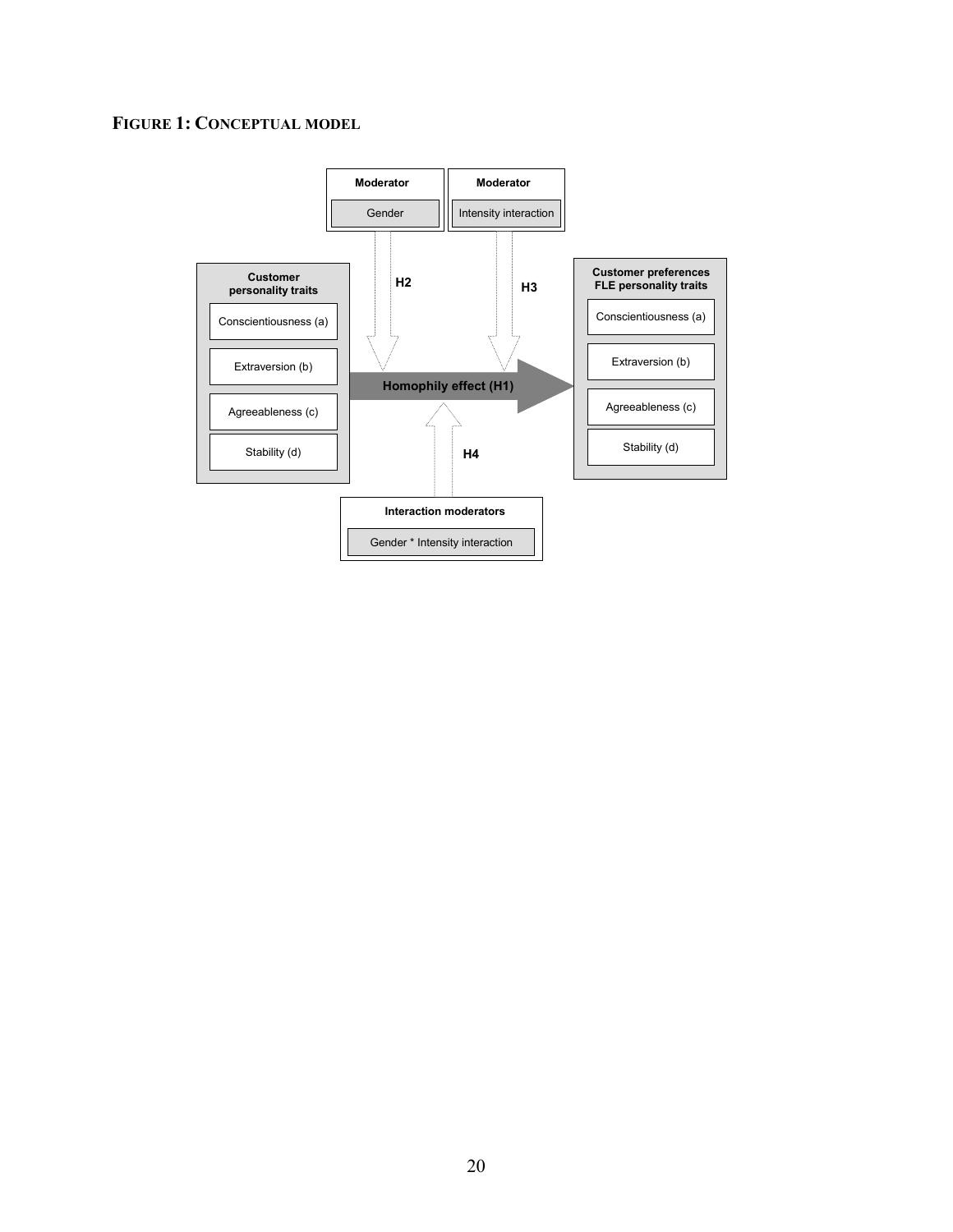# **TABLE 1: ITEM LEVEL STATISTICS**

|                 |                                                                |                                          | $\mathbf{\tilde{c}}$                                                          |      | 3            | 4 | In                              | ی                          | L                                  | œ                                    | ÷                          | $\equiv$                                                                                                                                                                                                                                                                                  | $\equiv$       | $\overline{a}$ | 13                  | $\overline{1}$                              | 15                  | $\tilde{=}$  |
|-----------------|----------------------------------------------------------------|------------------------------------------|-------------------------------------------------------------------------------|------|--------------|---|---------------------------------|----------------------------|------------------------------------|--------------------------------------|----------------------------|-------------------------------------------------------------------------------------------------------------------------------------------------------------------------------------------------------------------------------------------------------------------------------------------|----------------|----------------|---------------------|---------------------------------------------|---------------------|--------------|
|                 |                                                                | 8333833834832852888<br>83338388348328528 | 6<br>6 6 6 6 6 6 7 7 8 7 8 7 8 7 8 8 7 8<br>6 6 6 6 6 6 6 6 6 6 6 6 6 6 6 7 8 |      |              |   |                                 |                            |                                    |                                      |                            |                                                                                                                                                                                                                                                                                           |                |                |                     |                                             |                     |              |
|                 |                                                                |                                          |                                                                               |      |              |   | 85353538823888<br>0000000000000 | 538538513351<br>5395385135 |                                    |                                      |                            |                                                                                                                                                                                                                                                                                           |                |                |                     |                                             |                     |              |
|                 |                                                                |                                          |                                                                               |      |              |   |                                 |                            | na que en no dina<br>Donocono dina |                                      |                            |                                                                                                                                                                                                                                                                                           |                |                |                     |                                             |                     |              |
|                 |                                                                |                                          |                                                                               |      |              |   |                                 |                            |                                    | 4488892278                           |                            |                                                                                                                                                                                                                                                                                           |                |                |                     |                                             |                     |              |
|                 |                                                                |                                          |                                                                               |      |              |   |                                 |                            |                                    |                                      | 88853883                   | $\begin{array}{c} 2388448411 \\ 233514841 \\ 245110 \\ 245110 \\ 245110 \\ 245110 \\ 245110 \\ 245110 \\ 245110 \\ 245110 \\ 245110 \\ 245110 \\ 245110 \\ 245110 \\ 245110 \\ 245110 \\ 245110 \\ 245110 \\ 245110 \\ 245110 \\ 245110 \\ 245110 \\ 245110 \\ 245110 \\ 245110 \\ 24511$ |                |                |                     |                                             |                     |              |
|                 |                                                                |                                          |                                                                               |      |              |   |                                 |                            |                                    |                                      |                            |                                                                                                                                                                                                                                                                                           |                |                |                     |                                             |                     |              |
|                 |                                                                |                                          |                                                                               |      |              |   |                                 |                            |                                    |                                      |                            |                                                                                                                                                                                                                                                                                           |                |                |                     |                                             |                     |              |
| 2 1 1 1 1 1 1 2 |                                                                |                                          |                                                                               |      |              |   |                                 |                            |                                    |                                      |                            |                                                                                                                                                                                                                                                                                           | 448889         | 88287<br>2225  | 1288<br>1288<br>116 |                                             |                     |              |
|                 |                                                                |                                          |                                                                               |      |              |   |                                 |                            |                                    |                                      |                            |                                                                                                                                                                                                                                                                                           |                |                |                     | $\begin{array}{c} 0.52 \\ 0.36 \end{array}$ |                     |              |
|                 |                                                                |                                          |                                                                               |      |              |   |                                 |                            |                                    |                                      |                            |                                                                                                                                                                                                                                                                                           |                |                |                     |                                             | $0.57$<br>$0.27$    |              |
|                 |                                                                |                                          |                                                                               |      |              |   |                                 |                            |                                    |                                      |                            |                                                                                                                                                                                                                                                                                           |                |                |                     |                                             |                     | 21           |
|                 |                                                                |                                          |                                                                               |      |              |   |                                 |                            |                                    |                                      |                            |                                                                                                                                                                                                                                                                                           |                |                | 0.67                |                                             |                     |              |
|                 | $\begin{array}{c} \text{Loding} \\ \text{t-value} \end{array}$ |                                          |                                                                               | 0.66 |              |   | 0.81<br>0.91<br>0.95            |                            | 0.51                               |                                      |                            | 0.70                                                                                                                                                                                                                                                                                      |                |                |                     |                                             |                     |              |
|                 | Mean                                                           |                                          | $0.80$<br>$1.45$<br>$1.30$<br>$1.30$                                          | 3.82 | 2388<br>2388 |   |                                 | 0.68<br>0.91<br>0.91       | 4.44<br>0.77                       | $3.56$<br>$1.26$<br>$4.47$<br>$0.72$ | $rac{8}{2} = \frac{13}{2}$ | $4.01$<br>0.94                                                                                                                                                                                                                                                                            | 68358<br>08358 | 2388<br>2388   | $\frac{4.10}{0.92}$ | 4.09<br>0.76                                | $\frac{4.19}{0.68}$ | 4.27<br>0.74 |
|                 | S.D.                                                           |                                          |                                                                               |      |              |   |                                 |                            |                                    |                                      |                            |                                                                                                                                                                                                                                                                                           |                |                |                     |                                             |                     |              |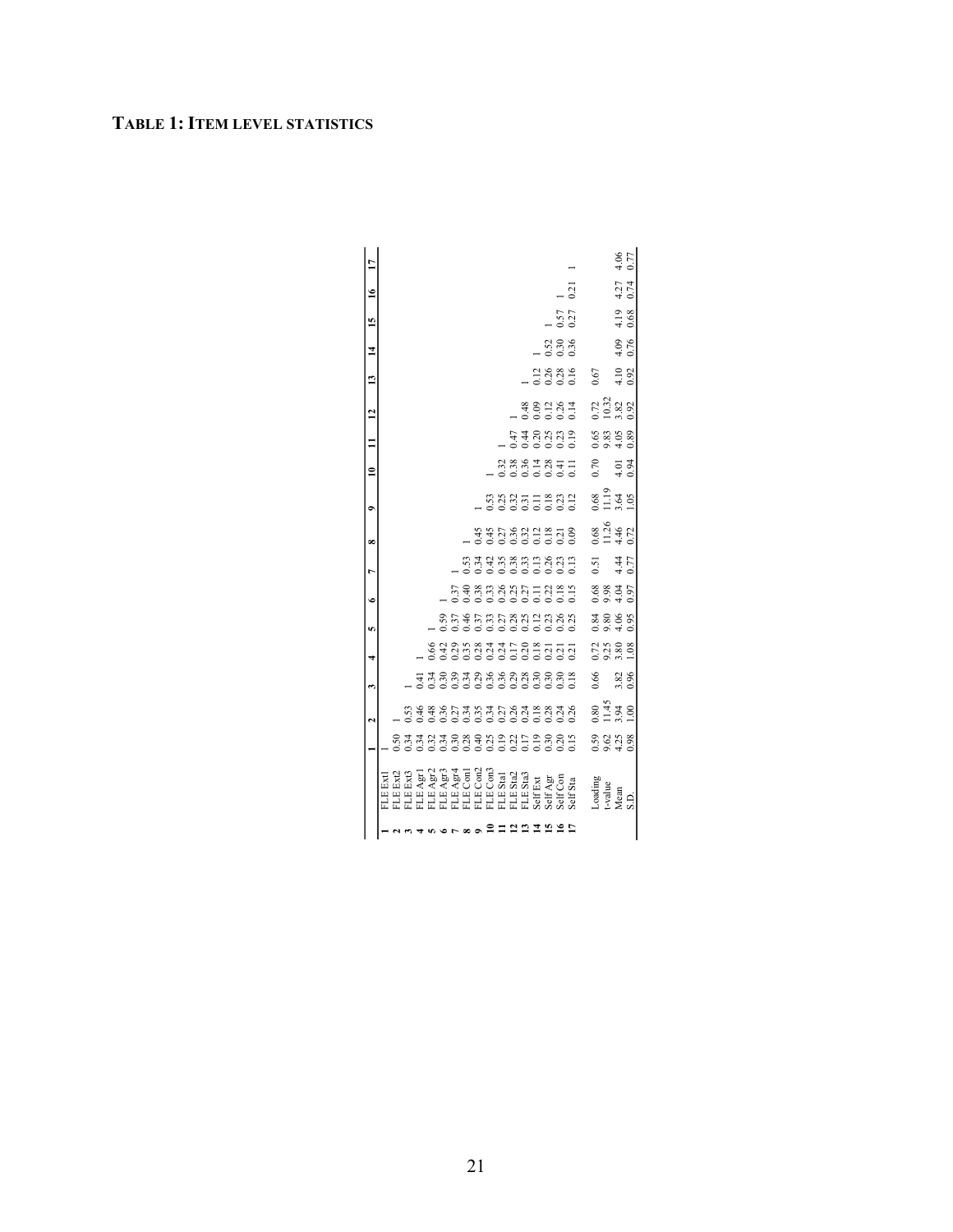| <b>DEPENDENT VARIABLE</b>            | <b>INDEPENDENT VARIABLES</b>                 | B     | β     | <b>T-VALUE</b> | <b>P-VALUE</b> |
|--------------------------------------|----------------------------------------------|-------|-------|----------------|----------------|
| FLE extraversion                     | Constant term                                | 2.94  |       | 14.64          | < 0.01         |
| $R_{adi}^2 = 0.16$                   | Self-extraversion                            | 0.26  | 0.25  | 5.40           | < 0.01         |
| $F_{7,386}$ = 11.614 ( $p < 0.001$ ) | Context                                      |       |       | -----          | -----          |
|                                      | Gender                                       |       |       | -----          |                |
|                                      | Self-extraversion * Context                  |       |       |                |                |
|                                      | Self-extraversion * Gender                   |       |       |                |                |
|                                      | Self-extraversion * Context * Gender         | ----- |       | -----          |                |
| FLE agreeableness                    | Constant term                                | 2.85  |       | 13.54          | < 0.01         |
| $R_{adi}^2 = 0.22$                   | Self-agreeableness                           | 0.29  | 0.27  | 5.88           | < 0.01         |
| $F_{7,386}$ = 16.576 ( $p < 0.001$ ) | Context                                      | ----- | ----- | -----          | -----          |
|                                      | Gender                                       | 0.35  | 0.48  | 1.66           | 0.09           |
|                                      | Self-agreeableness * Context                 | ----- |       | -----          | -----          |
|                                      | Self-agreeableness * Gender                  | 0.11  | 0.63  | 2 2 0          | 0.03           |
|                                      | Self-agreeableness * Context *<br>Gender     | ----- | ----- | -----          | -----          |
| FLE conscientiousness                | Constant term                                | 2.56  |       | 11.77          |                |
| $R_{adi}^2 = 0.12$                   | Self-conscientiousness                       | 0.35  | 0.35  | 6.93           |                |
| $F_{7,386} = 8.792$ ( $p < 0.001$ )  | Context                                      | 0.39  | 0.53  | 1.77           | 0.08           |
|                                      | Gender                                       | ----- | ----- | -----          | -----          |
|                                      | Self-conscientiousness * Context             | 0.10  | 0.58  | 1.98           | 0.05           |
|                                      | Self-conscientiousness * Gender              |       |       |                |                |
|                                      | Self-conscientiousness * Context *<br>Gender | ----- | ----- | -----          | -----          |
| FLE stability                        | Constant term                                | 3.15  |       | 16.18          | < 0.01         |
| $R_{adi}^2 = 0.07$                   | Self-stability                               | 0.21  | 0.22  | 4.398          | < 0.01         |
| $F_{7,386} = 4.004$ ( $p < 0.001$ )  | Context                                      |       | ----- | -----          | -----          |
|                                      | Gender                                       |       |       |                |                |
|                                      | Self-stability * Context                     |       |       |                |                |
|                                      | Self-stability * Gender                      |       |       |                |                |
|                                      | Self-stability * Context * Gender            | ----- | ----- | -----          | -----          |

# **TABLE 2: EMPIRICAL RESULTS MODERATED REGRESSION ANALYSIS**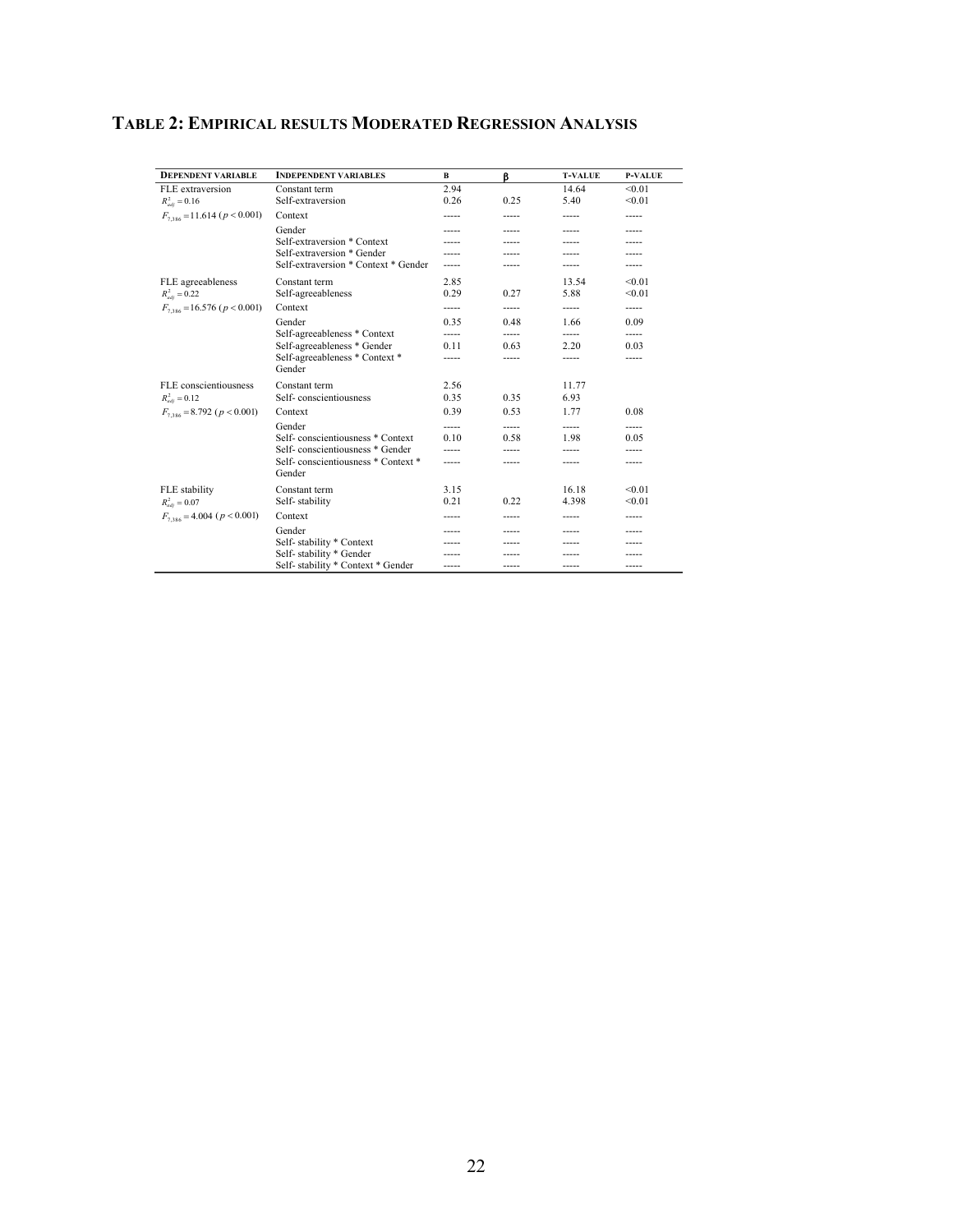|                                                                            | <b>Extraversion</b> |               | Agreeableness Conscientiousness | Emotional<br>Stability |
|----------------------------------------------------------------------------|---------------------|---------------|---------------------------------|------------------------|
| H1 Homophily effect                                                        | Supported           | Supported     | Supported                       | Supported              |
| H2 Moderator effect "Homophily effect * Interaction intensity"             | Not supported       | Not supported | Supported                       | Not supported          |
| H3 Moderator effect "Homophily effect * Customer gender"                   | Not supported       | Supported     | Not supported                   | Not supported          |
| H4 Interaction effect moderators "Homophily effect * Interaction intensity | Not supported       | Not supported | Not supported                   | Not supported          |
| * Customer gender"                                                         |                     |               |                                 |                        |

# **TABLE 3: OVERVIEW RESULTS HOMOPHILY EFFECT**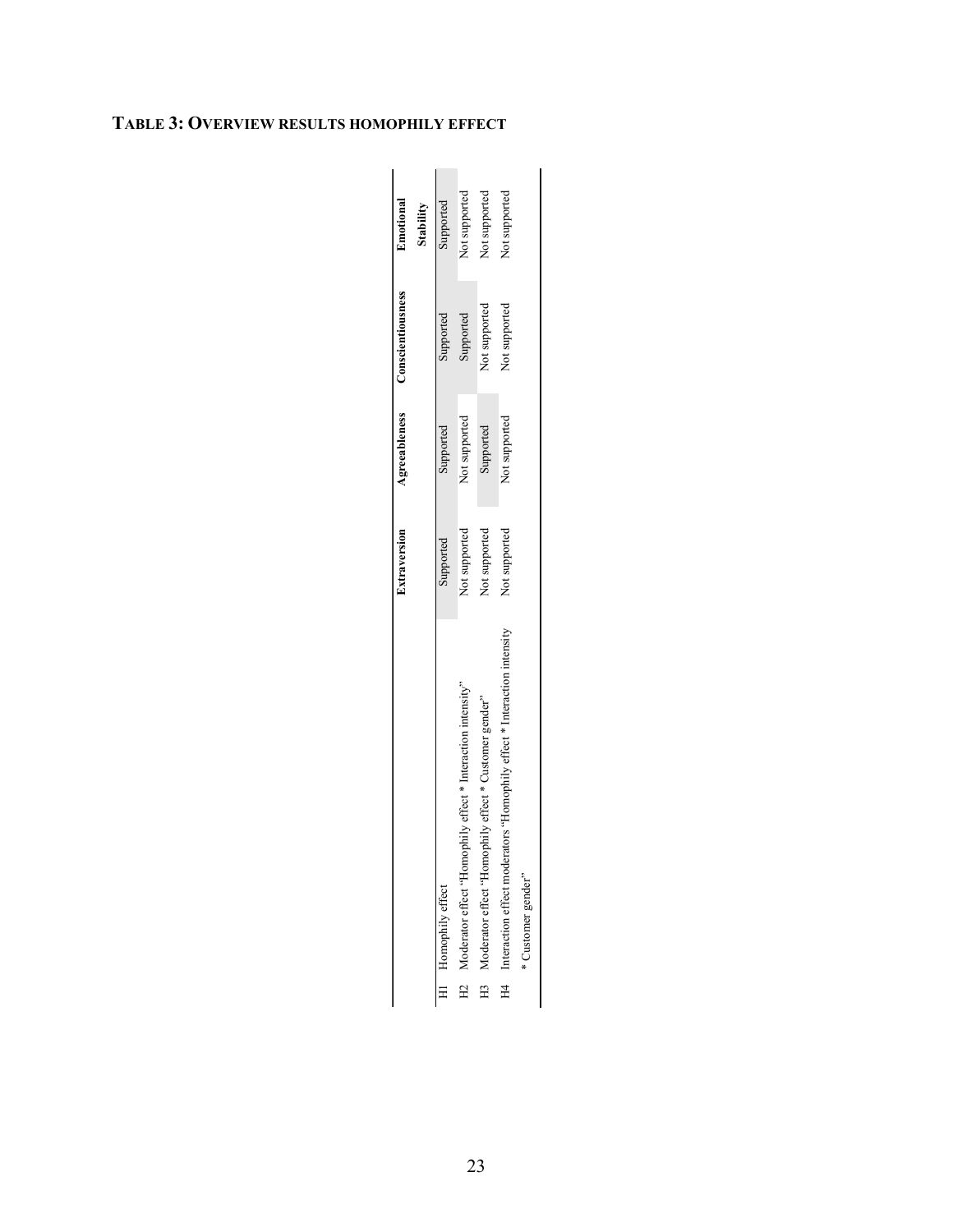## **REFERENCES**

Aaker, Jennifer L. (1999). "Dimensions of Brand Personality," *Journal of Marketing Research*, 36(1): 347-356.

Barrick, Murray R. and Michael K. Mount (2005). "Yes, Personality Matters: Moving on to More Important Matters," *Human Performance*, 18(4): 359-372.

Barrick, Murray R. and Michael K. Mount (1991). "The Big Personality Dimensions and Job Performance: A Meta-Analysis," *Personnel Psychology*, 44(1): 1-26.

Bitner, Mary Jo and Amy R. Hubbert (1994). "Encounter Satisfaction versus Overall Satisfaction versus Quality: The Customer's Voice," Pp. 72-94 in *Service Quality: New Directions in Theory and Practice,* Roland T. Rust and Richard L. Oliver, (eds). Thousand Oaks, CA: Sage Publications.

Brown, Steven P. and Son K. Lam (2008). "A Meta-Analysis of Relationships Linking Employee Satisfaction to Customer Responses," *Journal of Retailing*, 84(3): 243-255.

Brown, Tom J., John C. Mowen, D. Todd Donavan and Jane W. Licata (2002). "The Customer Orientation of Service Workers: Personality Trait Effects on Self-and Supervisor Performance Ratings," *Journal of Marketing Research*, 39(1): 110-119.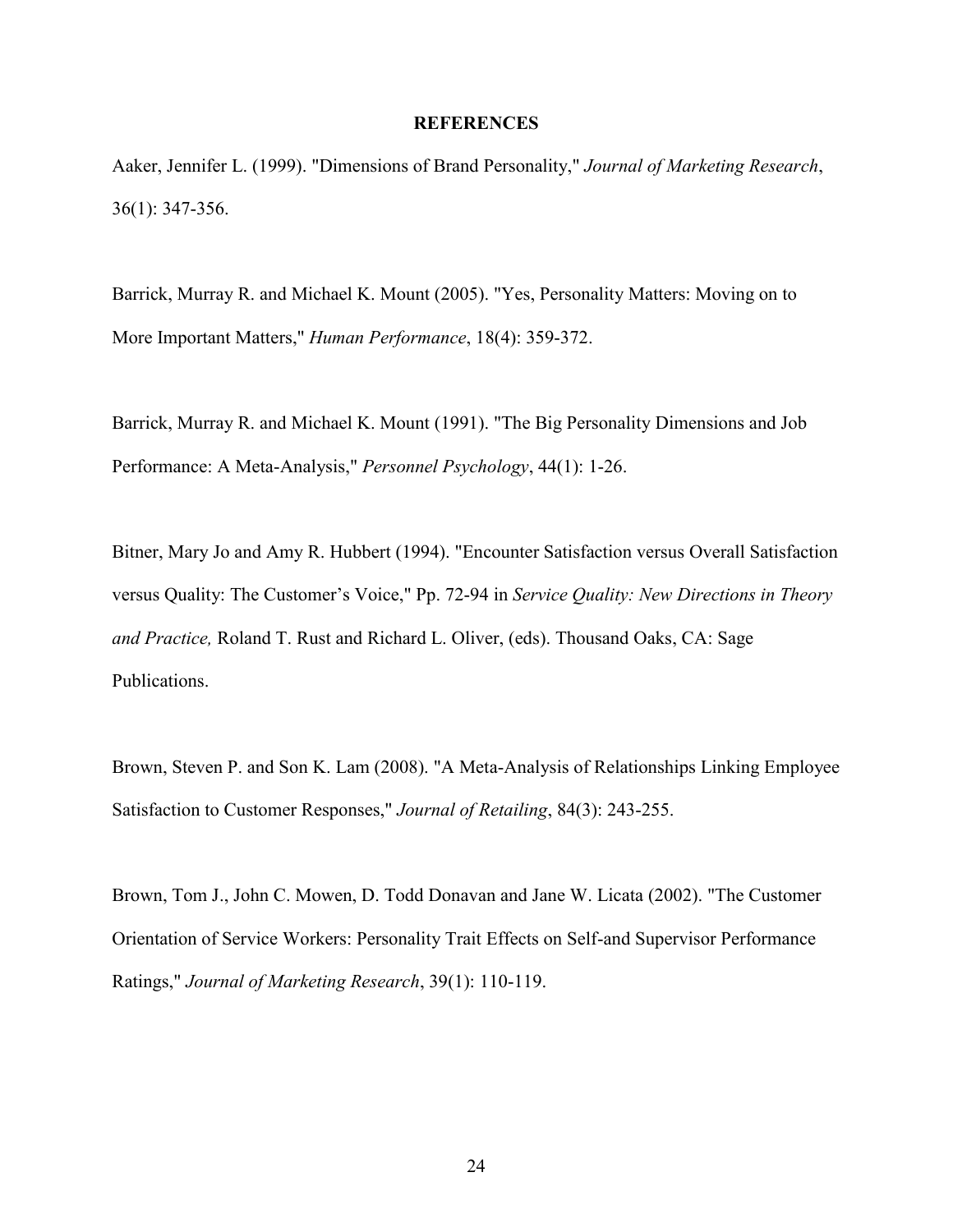Byrne, Donn, William Griffitt and Daniel Stefaniak (1967). "Attraction and Similarity of Personality Characteristics," *Journal of Personality and Social Psychology*, 5(1): 82-90.

Colbert, Amy E., Michael K. Mount, James K. Harter, L. Alan Witt and Murray R. Barrick (2004). "Interactive Effects of Personality and Perceptions of the Work Situation on Workplace Deviance," *Journal of Applied Psychology*, 89(4): 599-609.

Costa, Paul T. and Robert R. McCrae (1992). *Revised NEO Personality Inventory (NEO PI-R) and NEO Five-Factor Inventory (NEO-FFI): Professional Manual*, Odessa, FL: Psychological Assessment Resources.

Costa, Paul T., Antonio Terracciano and Robert R. McCrae (2001). "Gender Differences in Personality Traits Across Cultures: Robust and Surprising Findings," *Journal of Personality and Social Psychology*, 81(2): 322-331.

Crosby, Lawrence A., Kenneth R. Evans and Deborah Cowles (1990). "Relationship Quality in Services Selling: An Interpersonal Influence Perspective," *Journal of Marketing*, 54(3): 68-81.

de Jong, Ad, Ko de Ruyter and Jos Lemmink (2004). "Antecedents and Consequences of the Service Climate in Boundary-Spanning Self-Managing Service Teams," *Journal of Marketing*, 68(2): 18-35.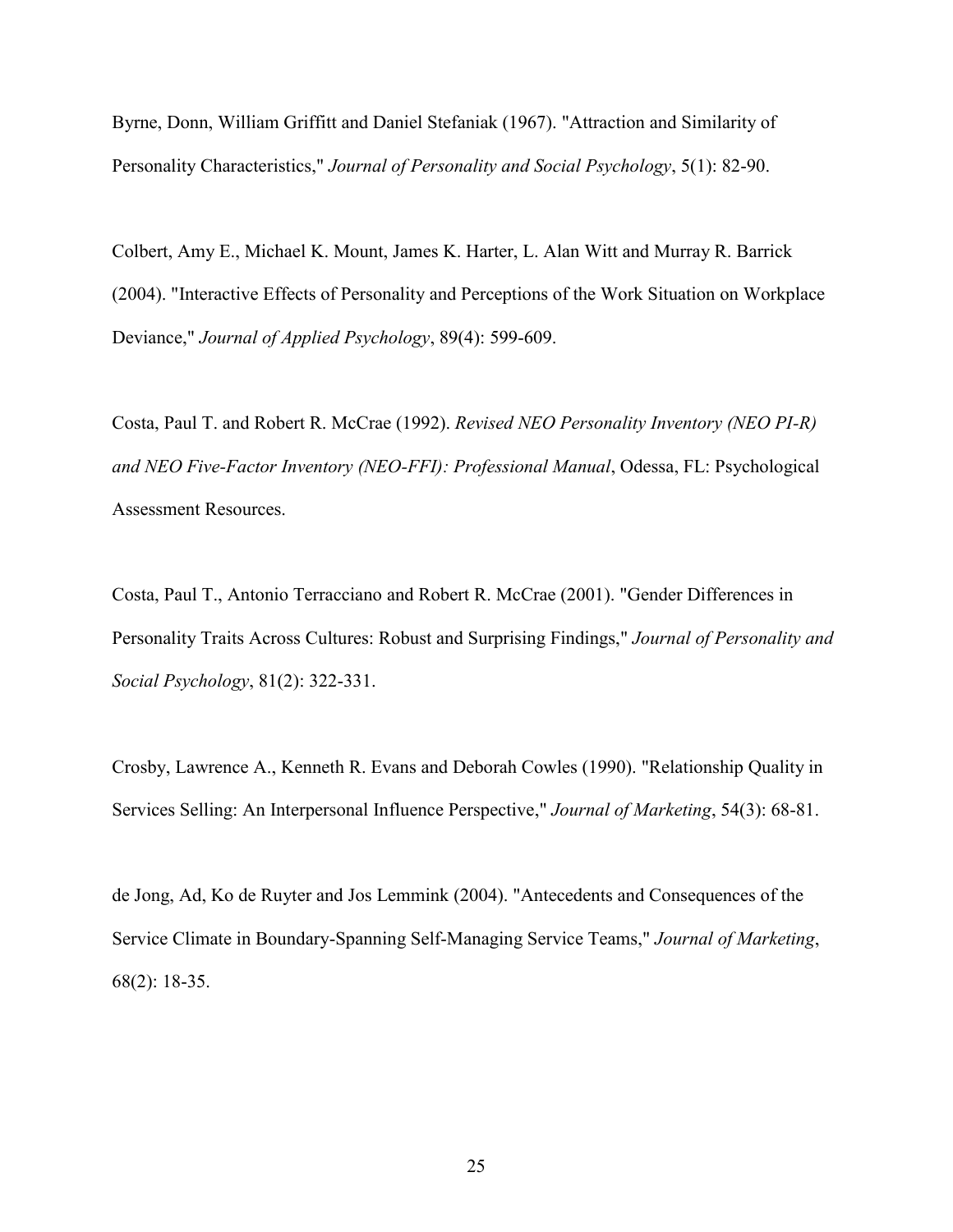de Jong, Ad, Ko de Ruyter and Martin Wetzels (2006). "Linking Employee Confidence to Performance: A Study of Self-Managing Service Teams," *Journal of the Academy of Marketing Science*, 34(4): 576-587.

Denissen, Jaap J., Rinie Geenen, Maarten Selfhout and Marcel A.G. van Aken (2008). "Singleitem Big Five Ratings in a Social Network Design," *European Journal of Personality*, 22(1): 37- 54.

Ferris, Gerald R. and Timothy A. Judge (1991). "Personnel/Human Resources Management: A Political Influence Perspective," *Journal of Management*, 17(2): 447-488.

Ford, Robert C., Cherrill Heaton and Stephen W. Brown (2001)."Delivering Excellent Service: Lessons from the Best Firms," *California Management Review*, 44(1): 39-56.

Frei, Richard L. and Michael A. McDaniel (1998). "Validity of Customer Service Measures in Personnel Selection: A Review of Criterion and Construct Evidence," *Human Performance*, 11(1): 1-27.

Glaman, Joan M., Allan P. Jones and Richard M. Rozelle (1996). "The Effects of Co-Worker Simiilarity on the Emergence of Affect in Work Teams," *Group & Organization Management*, 21(2): 192-215.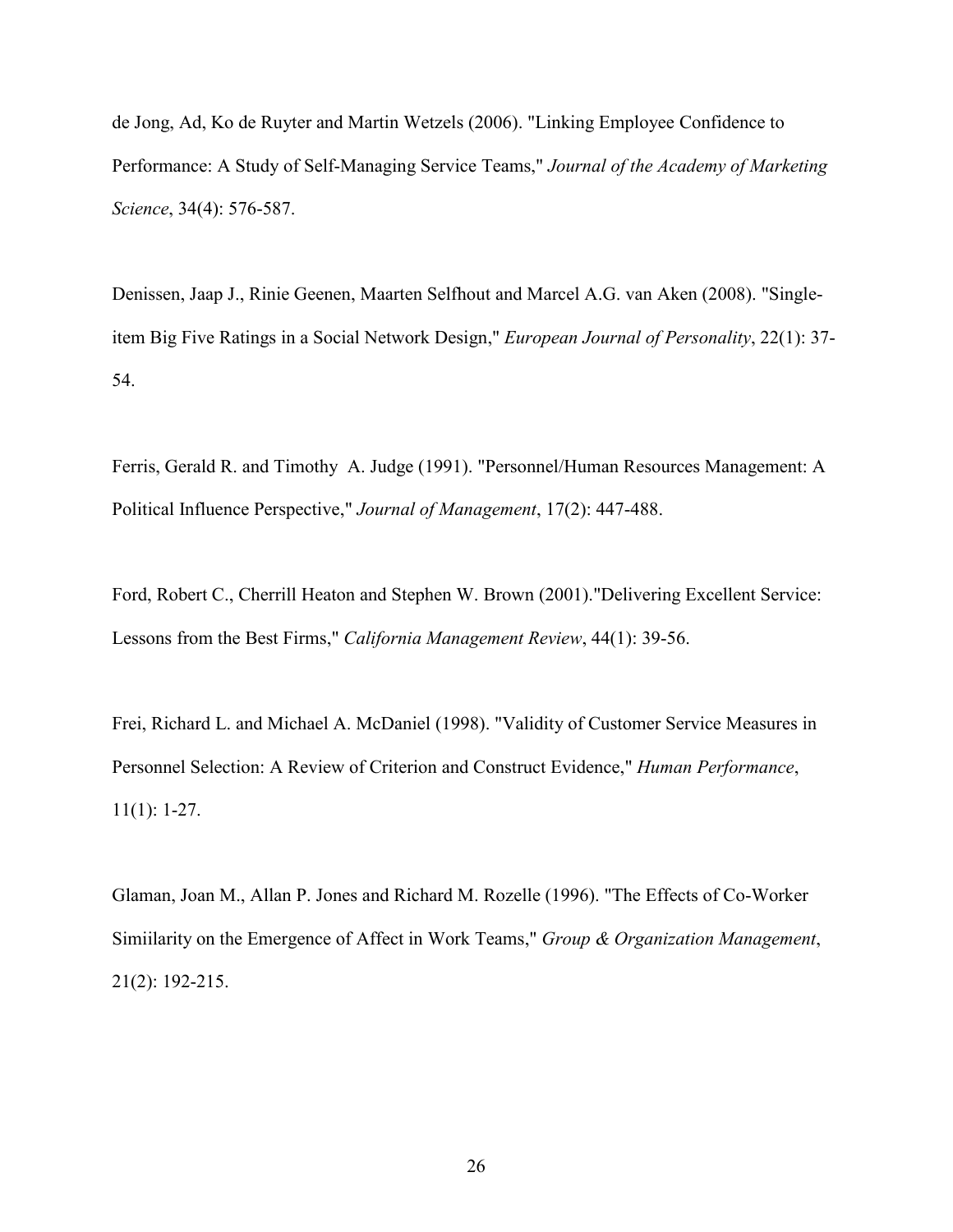Goldstein, Susan M. (2003). "Employee Development: An Examination of Service Strategy in a High-Contact Service Environment," *Production and Operations Management*, 12(2): 186-203.

Gosling, Samuel D., Peter J. Rentfrow and William B. Swann (2003). "A Very Brief Measure of the Big-Five Personality Domains," *Journal of Research in Personality*, 37(6): 504-528.

Gremler, Dwayne D., Mary Jo Bitner and Kenneth R. Evans (1994). "The Internal Service Encounter," *International Journal of Service Industry Management*, 5(2): 34-56.

Gremler, Dwayne D. and Kevin P. Gwinner (2008). "Rapport-Building Behaviors Used by Retail Employees," *Journal of Retailing*, 84(3): 308-324.

Gwinner, Kevin P., Dwayne D. Gremler and Mary Jo Bitner (1998). "Relational Benefits in Services Industries: The Customer's Perspective," *Journal of the Academy of Marketing Science*, 26(2): 101-114.

Harris, Eric G. and David E. Fleming (2005). "Assessing the Human Element in Service Personality Formation: Personality Congruency and the Five Factor Model," *Journal of Services Marketing*, 19(4): 187-198.

Heskett, James L., Thomas O. Jones, Gary W. Loveman, W. Earl Sasser, Jr. and Leonard A. Schlesinger (1994). "Putting the Service Profit Chain to Work,". *Harvard Business Review*, 72(2): 164-170.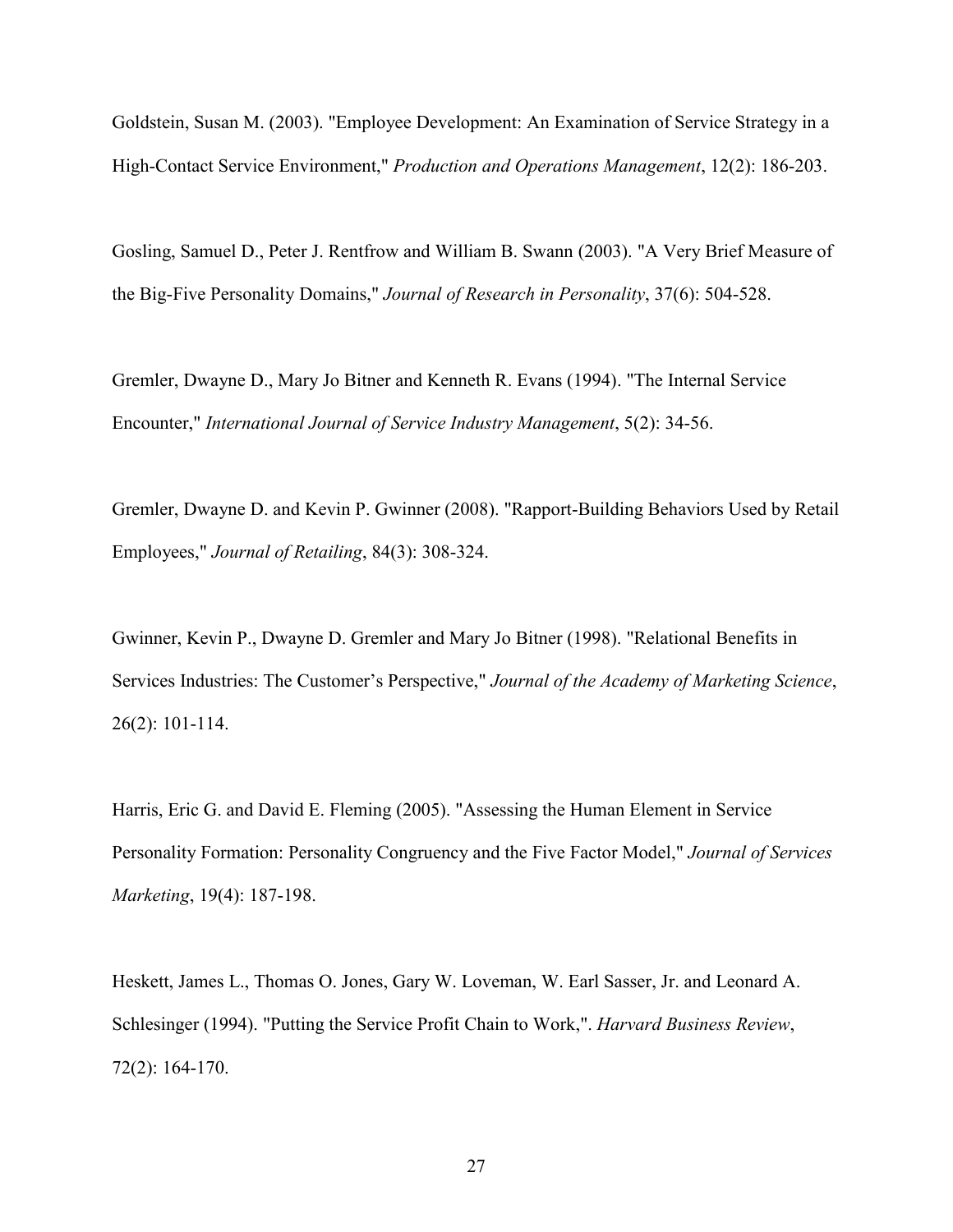Homburg, Christian and Ruth M. Stock (2004). The Link between Salespeople's Job Satisfaction and Customer Satisfaction in a Business-to-Business Context: A Dyadic Analysis," *Journal of the Academy of Marketing Science*, 32(2): 144-158.

Hurley, Robert F. (1998). "Customer Service Behavior in Retail Settings: A Study of the Effect of Service Provider Personality," *Journal of the Academy of Marketing Science*, 26(2): 115-127.

Hurtz, George M. and John J. Donovan (2000). "Personality and Job Performance: the Big Five Revisited," *The Journal of applied psychology*, 85(6): 869-879.

Iacobucci, Dawn and Amy L. Ostrom (1993). "Gender Differences in the Impact of Core and Relational Aspects of Services on the Evaluation of Service Encounters," *Journal of Consumer Psychology*, 2(3): 257-286.

Johnson, Madeline and George M. Zinkhan (1991). "Emotional Responses to a Professional Service Encounter," *Journal of Services Marketing*, 5(2): 5-16.

Kelley, Scott W., James H. Donnelly, Jr. and Steven J., Skinner (1990). "Customer Participation in Service Production and Delivery," *Journal of Retailing*, 66(3): 315-335.

Keppel, Geoffrey (1991). *Design and analysis: A researcher's Handbook*, Upper Saddle River, NJ: Prentice-Hall.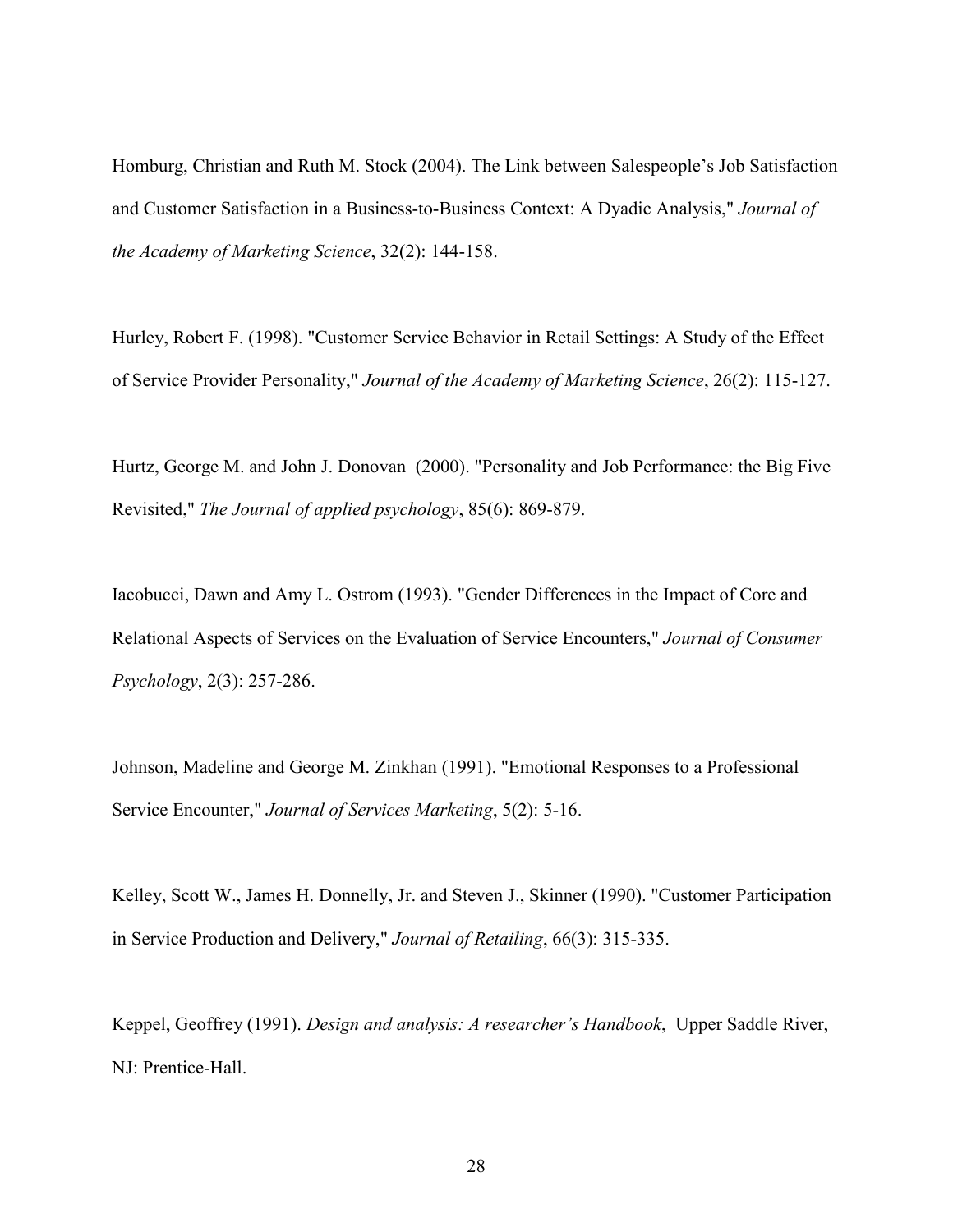Labarbera, Priscilla A., Peter Weingard and Eric A. Yorkston (1998). "Matching the Message to the Mind: Advertising Imagery and Consumer Processing Styles" *Journal of Advertising Research*, 38(5): 29-30.

Lazarsfeld, Paul, F. and Robert K. Merton (1954). "Friendship as a Social Process: A Substantive and Methodological Analysis," Pp. 18-66 in *Freedom and Control in Modern Society*, Monroe Berger, Theodore Abel, and Charles H. Page (eds). New York, NY: Octagon Books.

Linville, Jeff (2001). "Don't Drop Babies - Or Customers," *Furniture Today*, 26(1): 36.

Liu, Chu-Mei and Kuang-Jung Chen (2006). "Personality Traits as Antecedents of Employee Customer Orientation: A Case Study in the Hospitality Industry," *International Journal of Management*, 23(3): 478-485.

Maddux, William. W., Elizabeth Mullen and Adam D. Galinsky (2008). "Chameleons Bake Bigger Pies and Take Bigger Pieces: Strategic Behavioral Mimicry Facilitates Negotiation Outcomes,". *Journal of Experimental Social Psychology*, 44(2): 461-468.

McCrae, Robert R. and Paul T. Costa (1989). "Reinterpreting the Myers-Briggs Type Indicator From the Perspective of the Five-Factor Model of Personality," *Journal of Personality*, 57(1): 17-40.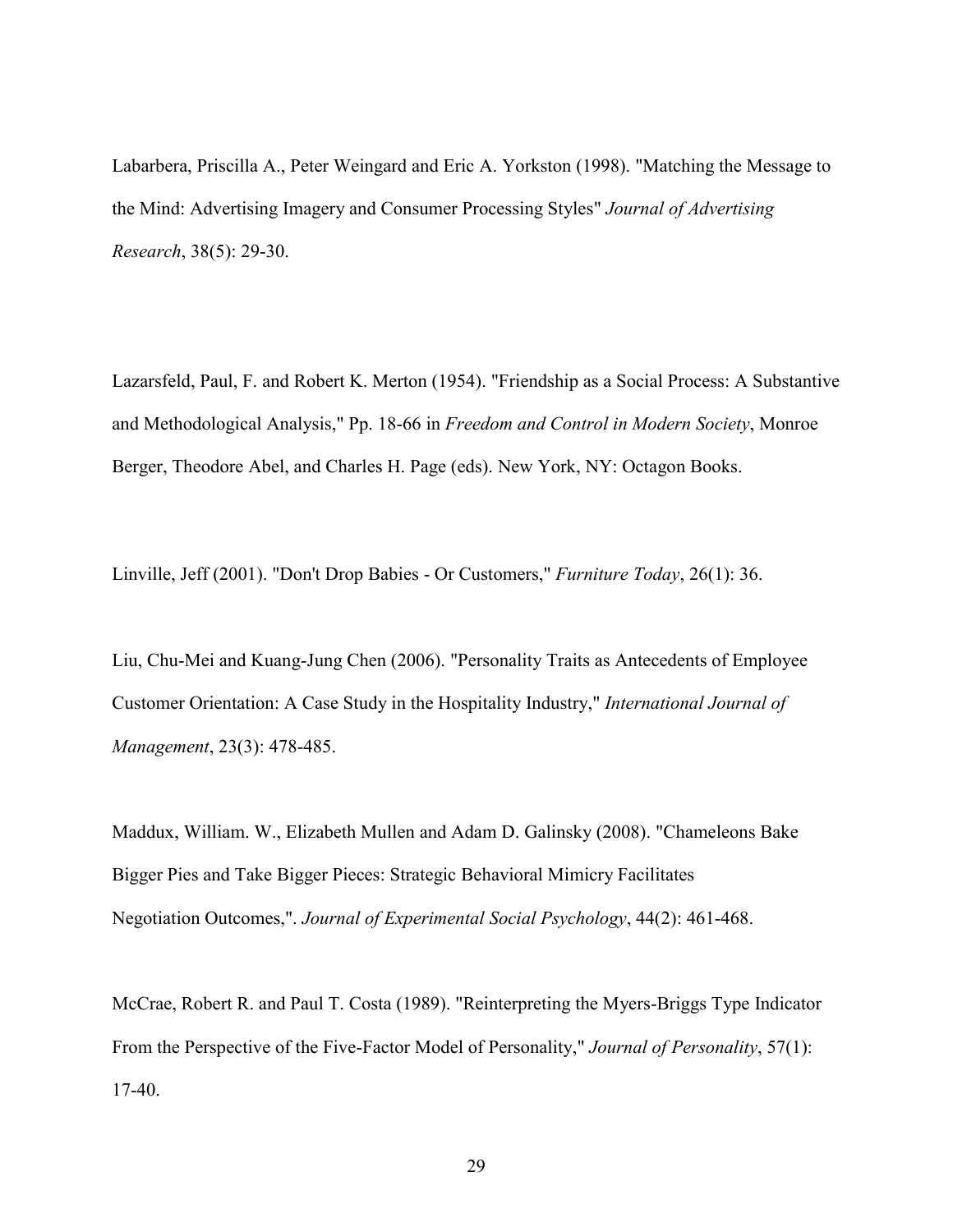Meyers-Levy, Joan and Darairaj Maheswaran (1991). "Exploring Differences in Males' and Females' Processing Strategies," *Journal of Consumer Research*, 18(1): 63-70.

Meyers-Levy, Joan and Brian Sternthal (1991). "Gender Differences in the Use of Message Cues and Judgments," *Journal of Marketing Research*, 28(1): 84-96.

Mohr, Lois A. and Mary Jo Bitner (1995). "The Role of Employee Effort in Satisfaction with Service Transactions," *Journal of Business Research*, 32(3): 239-252.

Morry, Marian M. (2005). "Relationship Satisfaction as a Predictor of Similarity Ratings: A test of the Attraction-Similarity Hypothesis,". *Journal of Social and Personal Relationships*, 22(4): 561-584.

Mount, Michael K., Murray R. Barrick and Greg L. Stewart (1998). "Five-Factor Model of personality and Performance in Jobs Involving Interpersonal Interactions," *Human Performance*, 11(2&3): 145-165.

Netemeyer, Richard G. and Maxham, James G. (2007). "Employee versus Supervisor Ratings of Performance in the Retail Customer Service Sector: Differences in Predictive Validity for Customer Outcomes," *Journal of Retailing*, 83(1): 131-145.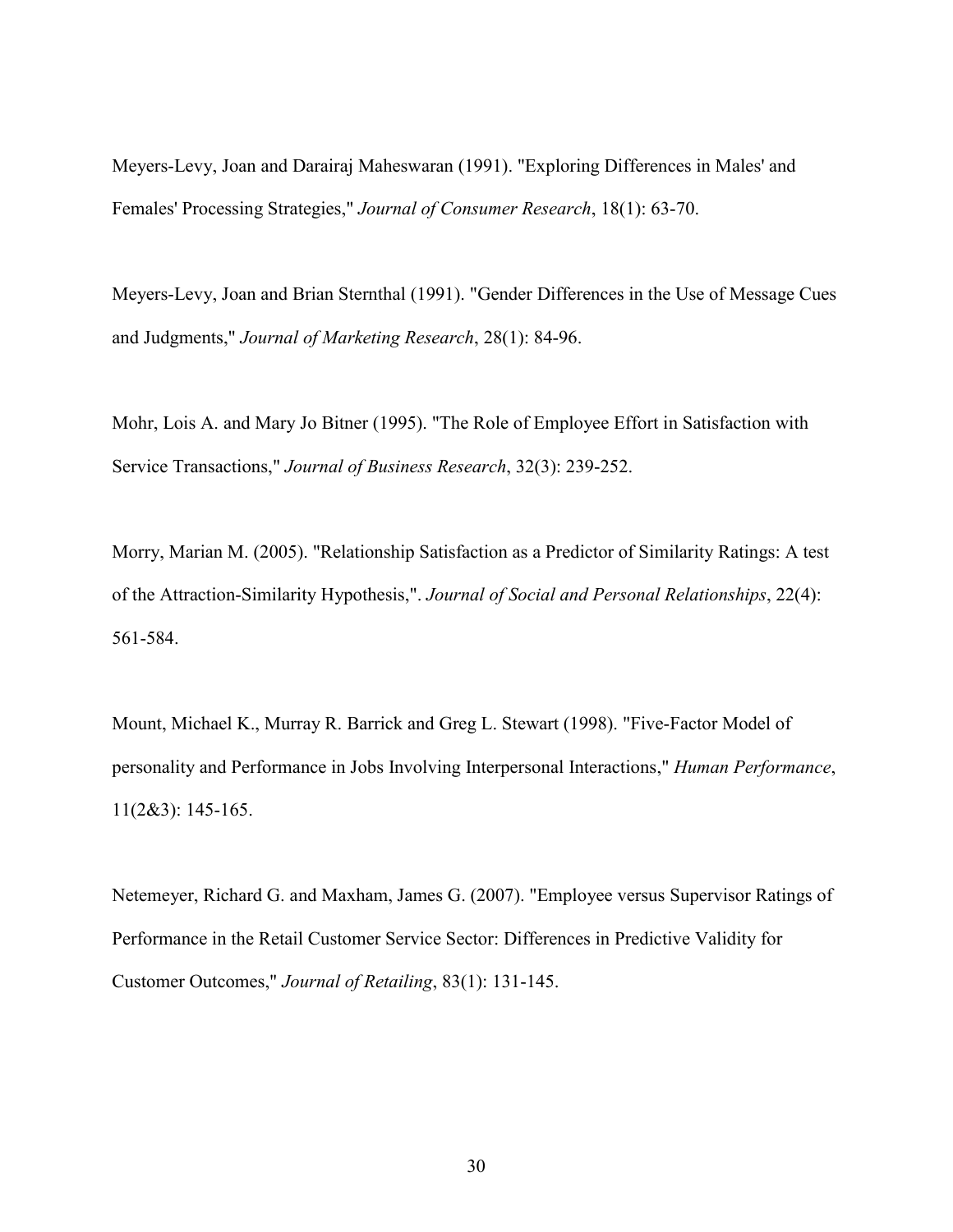Robertson, Ivan and Militza Callinan (1998). "Personality and Work Behaviour" *European Journal of Work and Organizational Psychology*, 7(3): 317-336.

Schaubroeck, John and Simon S. K.Lam (2002). "How Similarity to Peers and Supervisor Influences Organizational Advancement in Different Cultures," *Academy of Management Journal*, 45(6): 1120-1136.

Schneider, Benjamin, Ellen G. Godfrey, Seth C. Hayes, Mina Huang, Beng-Chong Lim, Lisa H. Nishii, Jana L. Raver and Jonathan C. Ziegert (2003). "The Human Side of Strategy: Employee Experiences of Strategic Alignment in a Service Organization," *Organizational Dynamics*, 32(2): 122-141.

Schwer, R. Keith and Rennae Daneshvary (2000). "Keeping Up One's Appearance: Its Importance and the Choice of Type of Hair-Grooming Establishment. *Journal of Economic Psychology*, 21(2): 207-222.

Skitka, Linda J. and Christina Maslach (1990). "Gender Roles and the Categorization of Gender-Relevant Behavior," *Sex Roles*, 22(3): 133-150.

Snyder, Mark (1974). Self-Monitoring of Expressive Behavior. *Journal of Personality and Social Psychology*, 30(4): 526-537.

Strauss, Judy P., Murray R. Barrick and Mary L. Connerley (2001). "An Investigation of Personality Similarity Effects (Relational and Perceived) on Peer and Supervisor Ratings and the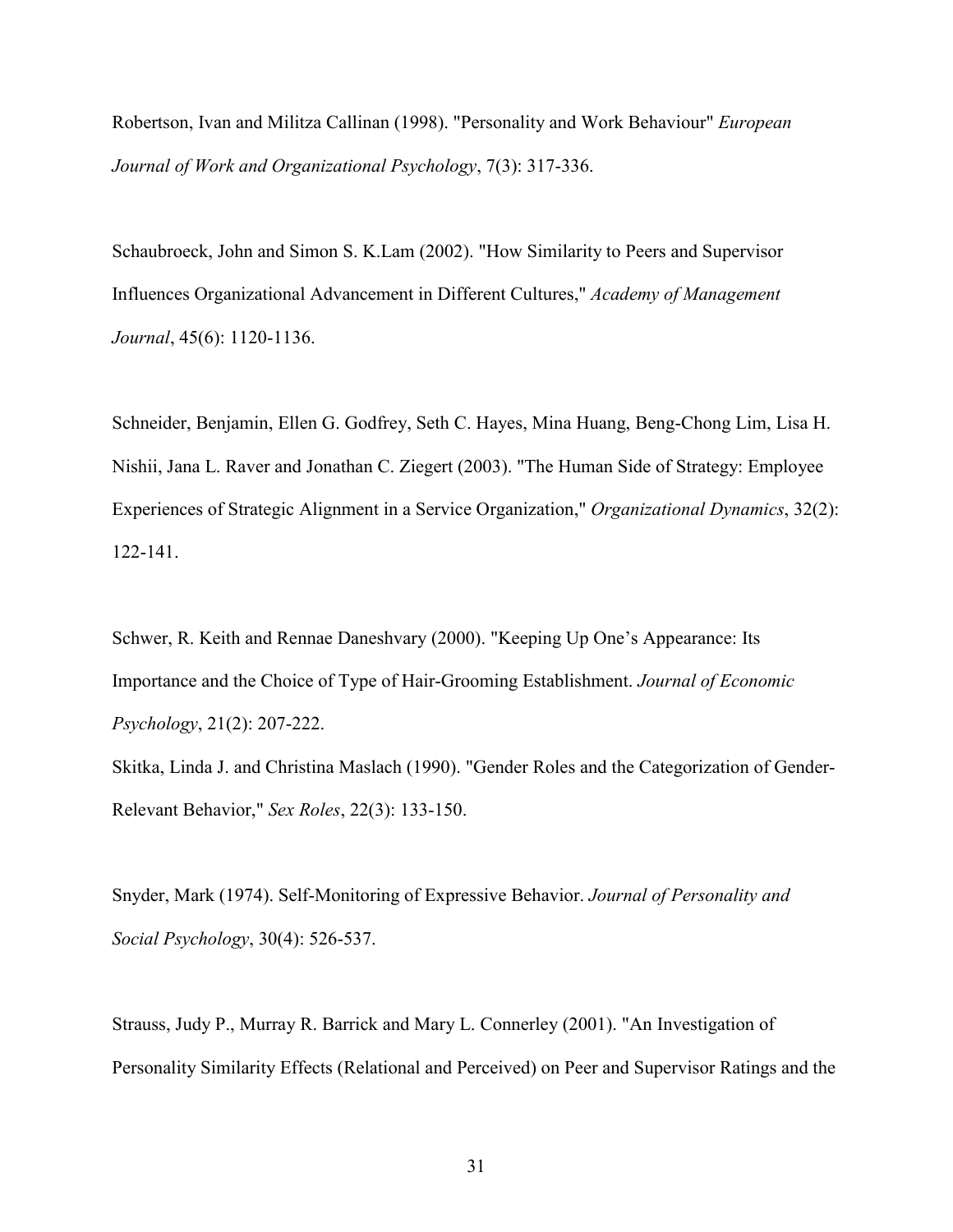Role of Familiarity and Liking," *Journal of Occupational and Organizational Psychology*, 74(5): 637-657.

Tanner, Robin J., Rosselina Ferraro, Tanya L. Chartrand, James R. Bettman and Rick Van Baaren (2008). "Of Chameleons and Consumption: The Impact of Mimicry on Choice and Preferences," *Journal of Consumer Research*, 34(6): 754-766.

Tarde, Gabriel (1903). *Laws of Imitation*, New York, NY: Henry Holt and company.

Touchey, John C. (1974). "Situated Identities, Attitude Similarity, and Interpersonal Attraction", *Sociometry*, 37(3): 363-374.

van Dolen, Willemijn, Ko de Ruyter and Jos Lemmink (2004). "An Empirical Assessment of the Influence of Customer Emotions and Contact Employee Performance on Encounter and Relationship Satisfaction," *Journal of Business Research*, 57(4): 437-444.

Vargo, Stephen L. and Robert F. Lusch (2004), "Evolving to a New Dominant Logic for Marketing," *Journal of Marketing*, 68(1): 1-17.

Wharton, Amy S. and Rebecca J. Erickson (1995). "The Consequences of Caring: Exploring the Links between Women's Job and Family Emotion Work," *The Sociological Quarterly*, 36(2): 273-296.